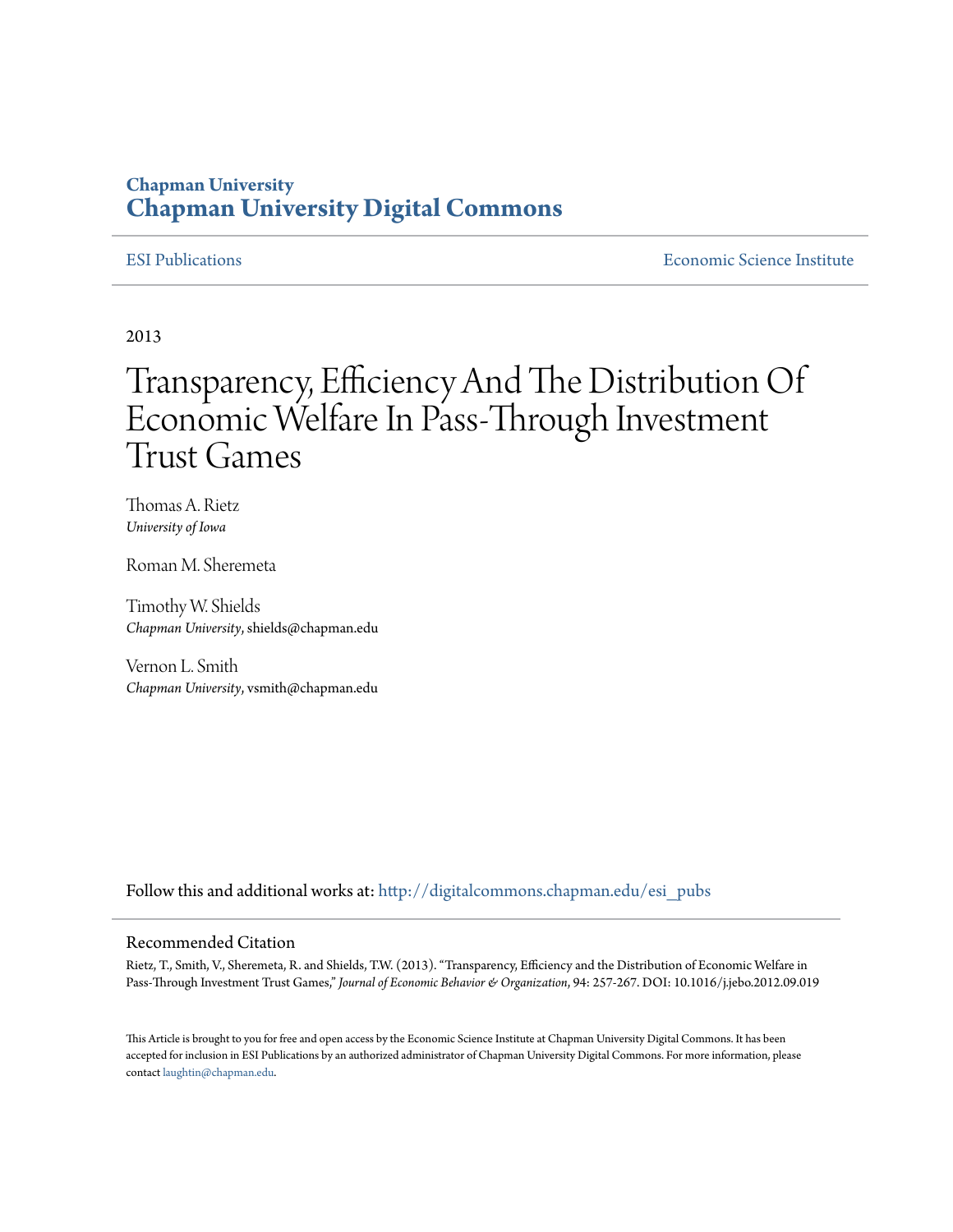# Transparency, Efficiency And The Distribution Of Economic Welfare In Pass-Through Investment Trust Games

#### **Comments**

NOTICE: this is the author's version of a work that was accepted for publication in *Journal of Economic Behavior and Organization*. Changes resulting from the publishing process, such as peer review, editing, corrections, structural formatting, and other quality control mechanisms may not be reflected in this document. Changes may have been made to this work since it was submitted for publication. A definitive version was subsequently published in *Journal of Economic Behavior and Organization*, volume 94, in 2013. [DOI: 10.1016/j.jebo.2012.09.019](http://dx.doi.org/10.1016/j.jebo.2012.09.019)

The Creative Commons license below applies only to this version of the article.

#### **Creative Commons License**  $\bigcirc$   $\circ$

This work is licensed under a [Creative Commons Attribution-Noncommercial-No Derivative Works 4.0](http://creativecommons.org/licenses/by-nc-nd/4.0/) [License.](http://creativecommons.org/licenses/by-nc-nd/4.0/)

**Copyright** Elsevier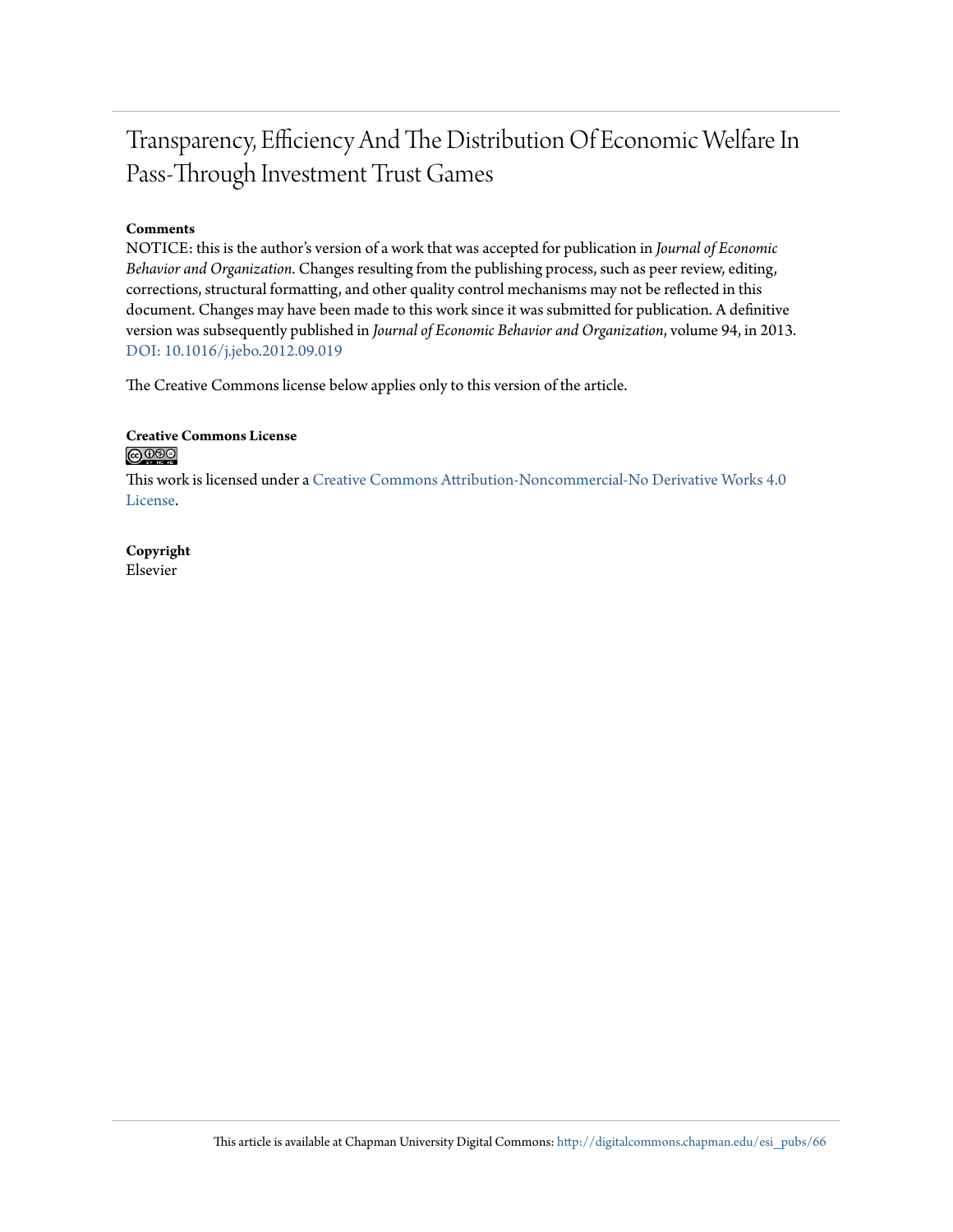# **Transparency, Efficiency and the Distribution of Economic Welfare in Pass-Through Investment Trust Games\***

Thomas A. Rietz,<sup>†</sup> Roman M. Sheremeta,<sup>‡</sup> Timothy W. Shields<sup>‡</sup> and Vernon L. Smith<sup>§</sup>

Winner of the "Best Paper by a Young Researcher Award" at Experimental Economics, Accounting and Society: A Conference in Memory of John Dickhaut Chapman University, January 13-14, 2012

Forthcoming: *Journal of Economic Behavior and Organization*

September 14, 2012

#### **Abstract**

We design an experiment to examine behavior and welfare in a multi-level trust game representing a pass through investment in an intermediated market. In a repeated game, an investor invests via an intermediary who lends to a borrower. A pre-experiment one-shot version of the game serves as a baseline and to type each subject. We alter the transparency of exchanges between non-adjacent parties. We find transparency of the exchanges between the investor and intermediary does not significantly affect welfare. However, transparency regarding exchanges between the intermediary and borrower promotes trust on the part of the investor, increasing welfare. Further, this has asymmetric effects: borrowers and intermediaries achieve greater welfare benefits than investors. We discuss implications for what specific aspects of financial market transparency may facilitate more efficiency.

*JEL Classifications*: C72, C91, D72, G14, G21

l

*Keywords*: financial intermediation, financial market transparency, pass through securities, multi-level trust games, experiments

Corresponding author: Roman M. Sheremeta; E-mail: sheremet@chapman.edu

The authors would like to thank and dedicate this paper to John Dickhaut who brought us together as researchers, inspired our thinking in this area and worked with us in designing the game studied in this paper. We thank an advisory editor and an anonymous referee for valuable suggestions, as well as Shyam Sunder, Charles Plott, and participants at the John Dickhaut Memorial Conference at Chapman University for helpful comments. We would also like to thank the Economic Science Institute at Chapman University for funding this research.

<sup>†</sup> Henry B. Tippie College of Business, University of Iowa, Iowa City, Iowa 52242.

<sup>‡</sup> Argyros School of Business and Economics, Chapman University, One University Drive, Orange, CA 92866.

<sup>§</sup> Economic Science Institute, Chapman University, One University Drive, Orange, CA 92866.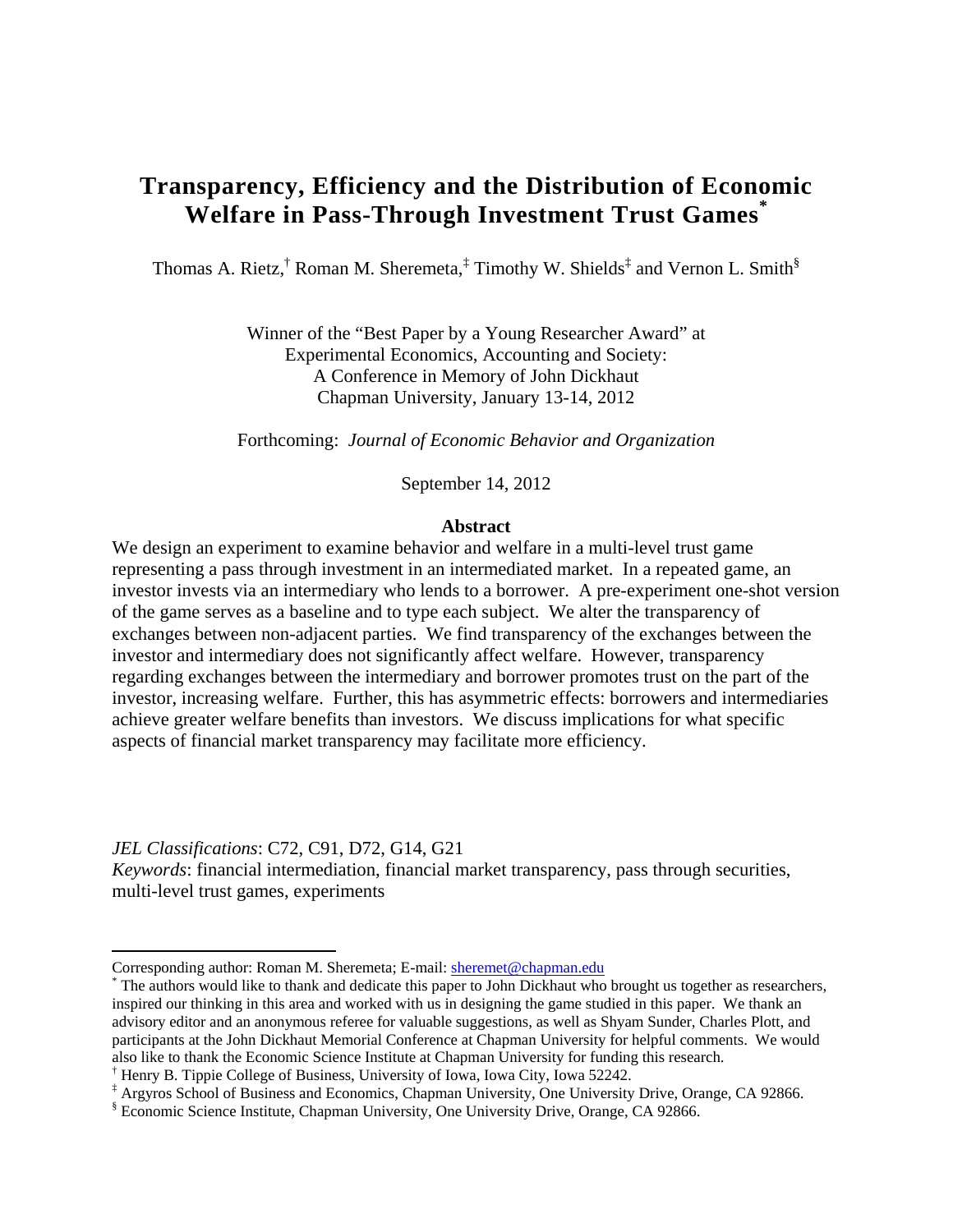#### **1. Introduction**

Berg, Dickhaut and McCabe (1995) investigate trust and reciprocity in a two-player investment trust game. Since then, the game has been studied extensively. Ostrom and Walker (2005), among others, review the literature and identify that social distance, communication and reputation all affect the degree of trust and reciprocity. The primary focus is on one-to-one trust and reciprocity behavior.

In reality, many situations require multiple levels of trust. For example, when a person invests in a bond fund, he or she trusts the fund manager not to misrepresent the bonds in the fund. The fund manager, in turn, must trust the bond issuers. Alternatively, consider collateralized debt obligations (CDOs). In the home mortgage market, institutional arrangements emerged in which mortgages were originated by one firm (e.g., Country Wide), sold to an investment banker that assembled them into large packages, and issued Mortgage Backed Securities (a kind of CDO) that were in turn sold to investors. Investors trusted the originators to perform due diligence in evaluating the risk of borrowers, and security issuers to provide adequate data trails and loan servicing arrangements. This chain required multiple levels of trust to justify investment. As the recent financial crisis shows, failures at one level can spread through a multi-level system. Further, the challenges recovering show that the breakdown of serial trust relations can have drastic implications.

Financial market crises frequently prompt calls for reform that include greater transparency. For example, in a letter to the G20 on June 16, 2010, President Obama states: "We should support efforts to enhance transparency and increase disclosure by our large financial institutions." He further asks for: "More transparency and disclosure to promote market integrity and reduce market manipulation." (Obama, 2010). Transparency is often one of the goals of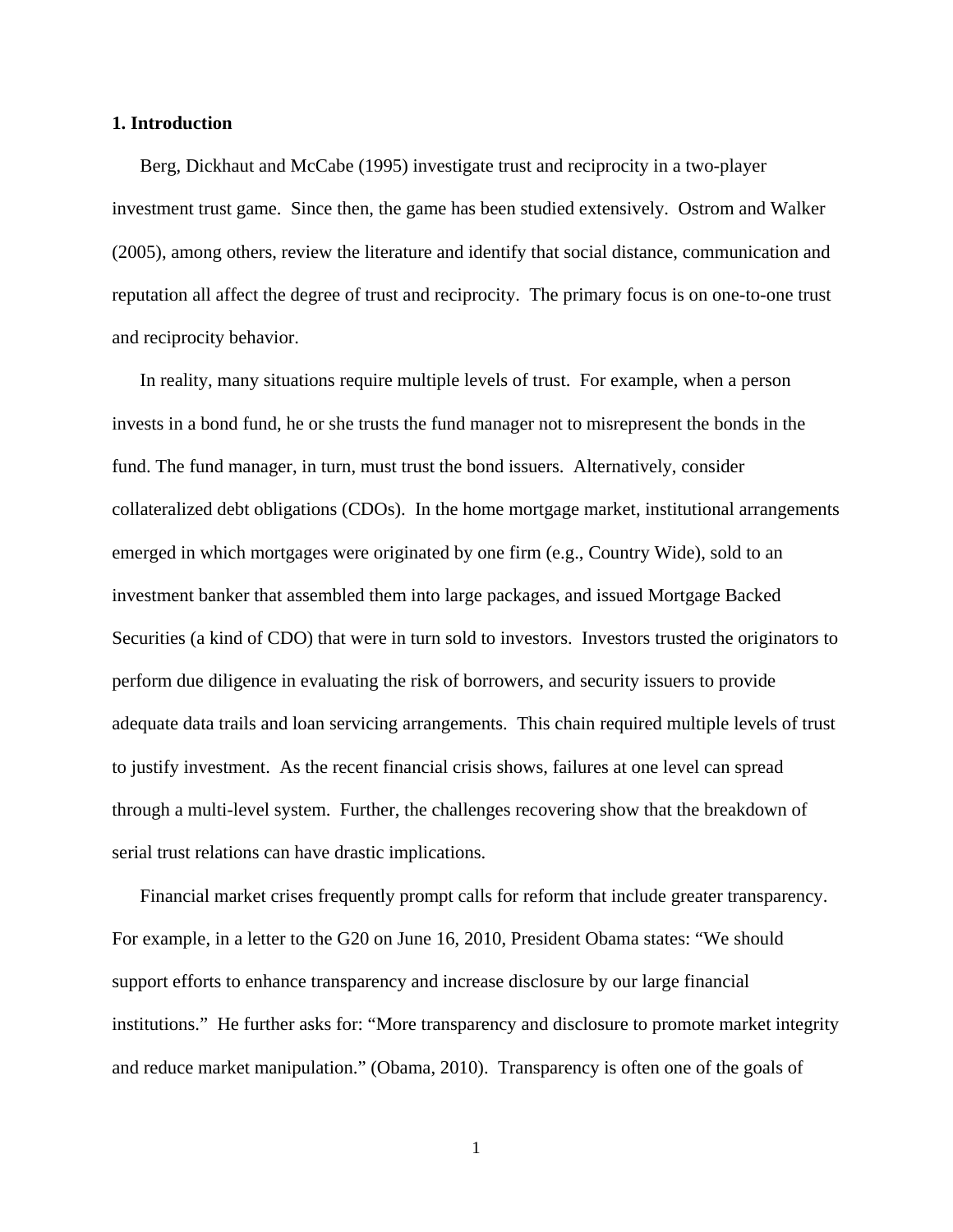regulation ranging from current calls for reform to the Sarbanes-Oxley Act and the Securities and Exchange Act. One of the stated goals of the Securities and Exchange Commission is: "a far more active, efficient, and transparent capital market that facilitates the capital formation so important to our nation's economy."<sup>1</sup> Notice that all of these are aimed at the capital markets, not at retail lending markets. The implicit assumption is that capital market transparency will improve outcomes. However, it is difficult to draw clear conclusions about the effects of transparency alone or at what level transparency matters in naturally occurring environments.

A number of laboratory studies have documented that transparency may actually harm market efficiency, reduce economic welfare and produce non-equilibrium behavior. For example, Smith (1991) documents that in continuous double auctions under private information convergence to equilibrium is faster than under complete information. Similarly, Noussair and Porter (1992) report that English and uniform price sealed bid auctions are more efficient when there is a lack of common information. Cason and Plott (2005) find that forced information disclosure about privately negotiated contracts can significantly reduce economic welfare. Transparency can also distort negotiating processes in bargaining games (Roth, 1987) and have unintended consequences on individual behavior in contests and tournaments (Sheremeta, 2010; Mago et al., 2012).

Given the findings of previous literature, it is not clear how transparency is expected to impact financial markets that require multiple levels of trust. On the one hand, transparency may encourage trust between the parties. However, transparency may also discourage investments if investors know that their decisions are being monitored. The problem is even more complicated because, usually, regulation promoting transparency is tied to other reforms and occurs during a

 $\overline{\phantom{a}}$ 

 $1 \frac{\text{http://www.sec.gov/about/whatwedo.shtml#corpfin, accessed }{0/27/2010.}$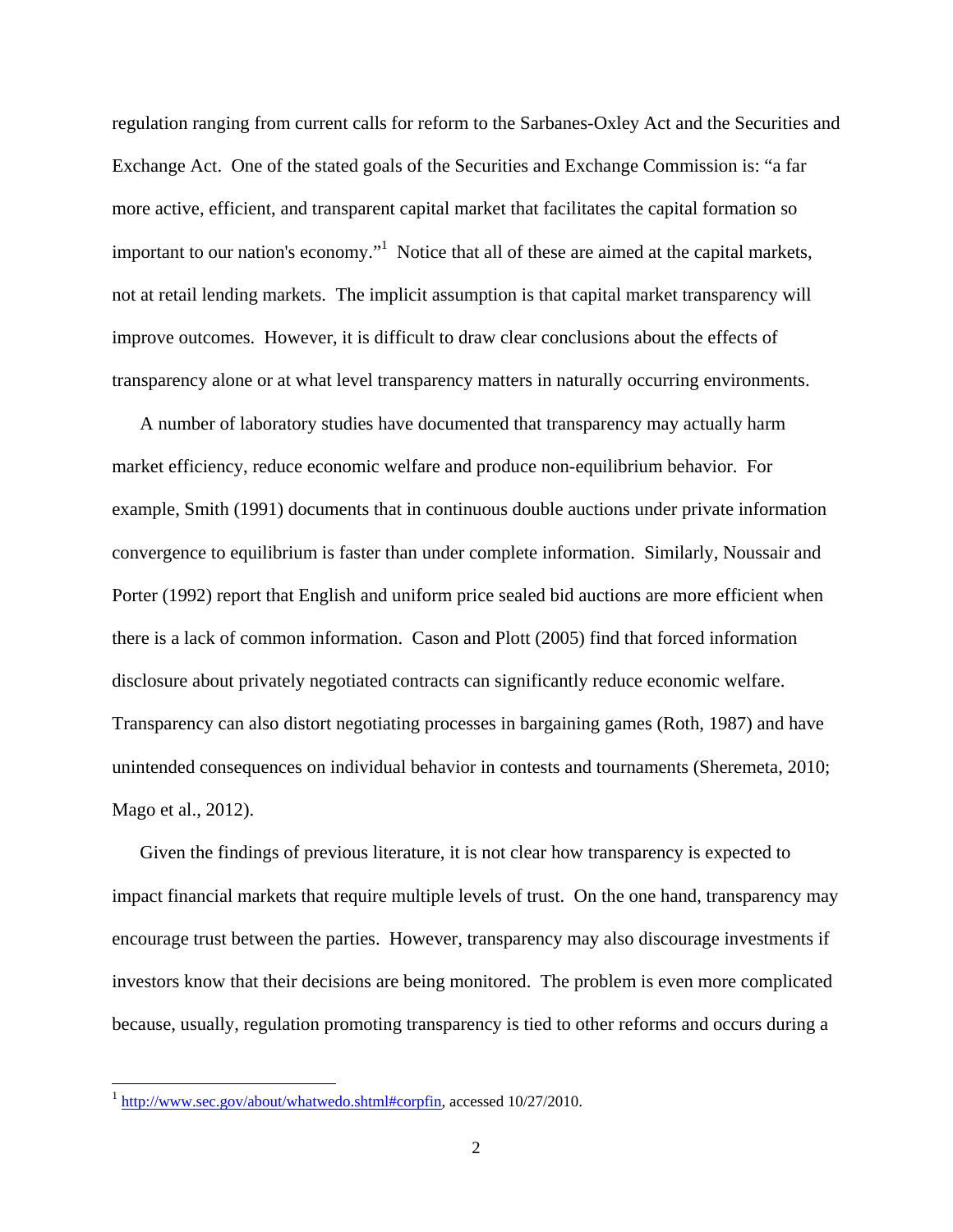time of other changes to the economy (e.g., the Securities and Exchange Act). Therefore, we design an experiment, using a multi-level trust game, to study transparency in a controlled investment/trust environment. Furthermore, our experiment allows us to isolate transparency in what are effectively two levels: the capital market (between the investor and intermediary) versus the retail lending market (between the intermediary and the borrower). Although we do not have clear ex-ante predictions on how transparency will impact trust and reciprocity in the multi-level trust game, we expect for the effect may well be heterogeneous, i.e. transparency impacts investors, intermediaries and borrowers in different ways.

The conventional two-player trust game is commonly interpreted as a (single level) investment game. An investor (the first player) invests money with a trustee (the second player) who employs it productively and chooses how much, if any, to return to the investor. Because each player is involved in each transaction and, hence, observes the play of all players, the game is completely transparent. Our game extends this to include a financial intermediary, creating a three-player trust game by adding a third player (the intermediary). This allows us to control transparency at different levels by changing whether each player can observe the play of all others or only observe transactions involving the player with whom he interacts bilaterally.

In our game, the three players move sequentially. The first player (the investor) initiates the process by sending money (any portion of his endowment) to the second player (the intermediary) with the amount being tripled. One can interpret the tripled amount as the case where the intermediary creates value through the intermediation process (e.g., through pooling investments, diversification and increased liquidity). The intermediary then decides how much of the tripled amount to loan to the third player (the borrower), with the amount being tripled again. This can be interpreted as putting the money to productive resource use. The borrower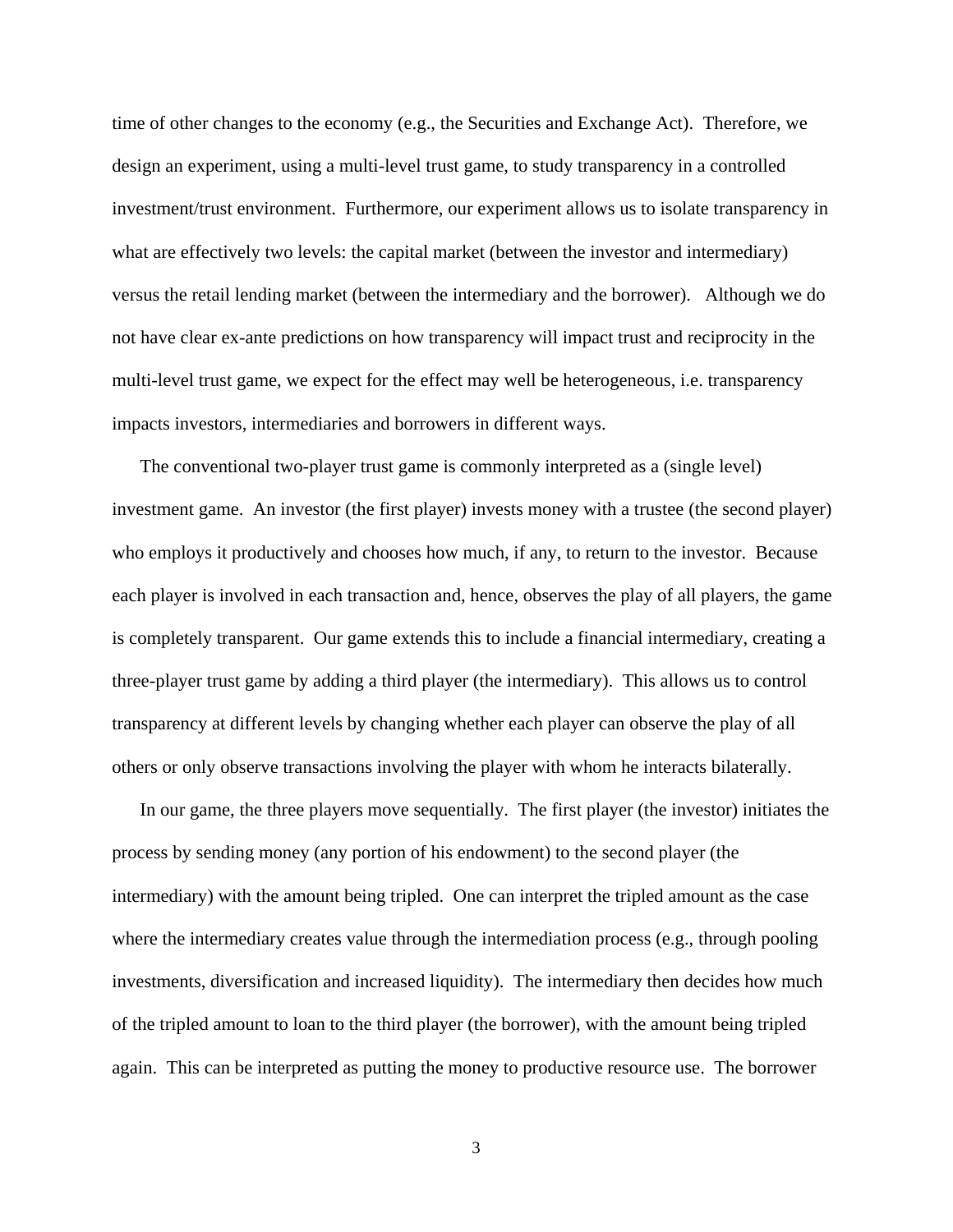chooses how much to return to the intermediary who, in turn, chooses how much to return to the investor. This effectively creates an intermediated market, generating gains from specialization and trade from two interactions based on trust and reciprocity.

Our game is repeated, but we use an independent one-shot pre-experiment version to type the behavior of each subject in his or her role and for comparison with the repeated version. In the one-shot setting, we find that transparency has no significant effect. However, in the repeated setting, transparency of exchanges between the intermediary and borrower (the retail market) to the investor increase efficiency and payoffs to all parties. Transparency of exchanges between the investor and intermediary (the capital market) to the borrower has no significant effect upon efficiency (if anything, the effect is negative). Therefore, it appears that transparency regarding the borrower and intermediary transactions matters most. Transparency regarding the investor and intermediary transactions does not matter as much. Further, we find that it is the transparency, and not the specific exchanges, that increase welfare. Last, we find that benefits are asymmetric. While all parties benefit from the ability of investors to view the borrower/intermediary transactions, the borrowers and intermediaries benefit relatively more. Thus, it is the retail borrower who gains when his or her moves are transparent.

Some elements of our three-player trust game can be found in the existing literature. First, our three-player trust game is related to the three-player centipede game with a binary choice space (Rapoport et al., 2003; Murphy et al., 2004) and continuous choice space (Sheremeta and Zhang, 2009). Second, multi-level trust has been studied in the evolutionary literature. For example, Greiner and Levati (2005) use a variant of a trust game in order to implement a cyclical network of indirect reciprocity where the first individual may help the second, the second help the third, and so on until the last, who in turn may help the first. As in a two-player trust game,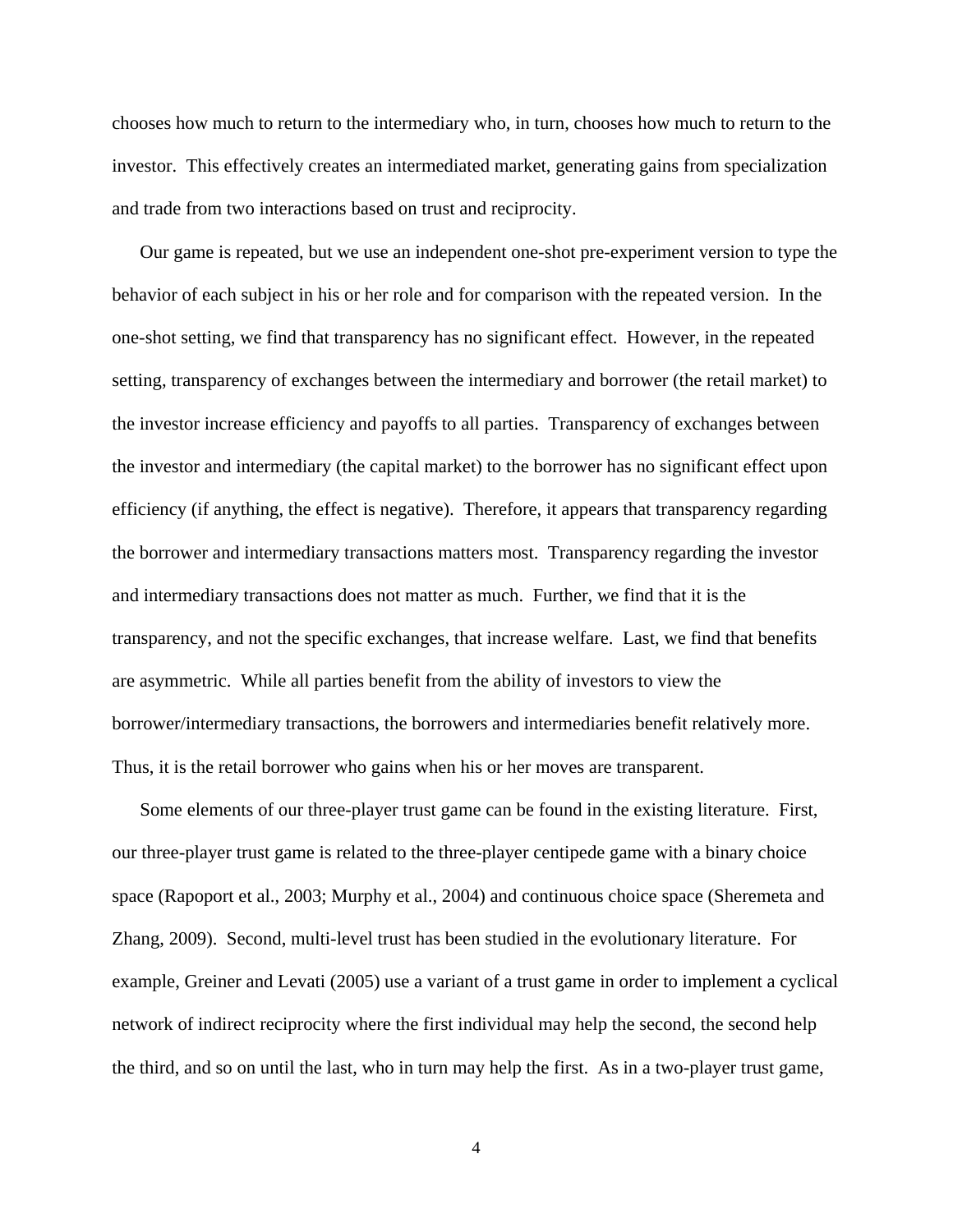the authors find that pure indirect reciprocity enables mutual trust in the multi-player environment.<sup>2</sup> Finally, the three-player trust game is related to a 3-person ultimatum game by Buchner et al. (2004). While related to it, none of this research studies a direct, multi-level trust game corresponding to pass-through securities; nor is transparency varied in such games.

#### **2. Experimental Environment, Design and Procedures**

#### **2.1. Three-Player Trust Game**

l

We implement the three-player linear trust game shown in Figure 1. In the first stage, the investor sends some amount, S1, of his 10 experimental dollar endowment to an intermediary. The amount sent triples on the way. Then, the intermediary sends some amount, S2, to a borrower. The amount again triples. The borrower sends back some amount, R3, to the intermediary. Finally, the intermediary sends back an amount, R2, to the investor. This effectively creates an intermediated market, generating gains from intermediation (the first tripled amount) and productive use of resources (the second tripled amount).<sup>3</sup>

 $2<sup>2</sup>$  There are several other studies in the literature that investigate direct and indirect trust and reciprocity in a twoplayer trust game (Wedekind and Milinski, 2000; Dufwenberg et al., 2001; Guth et al., 2001; Seinen and Schram, 2006). By allowing trustees to reciprocate towards other investors, Dufwenberg et al. (2001) find that indirect reciprocity induces insignificantly smaller donations than direct reciprocity and that trustees are more rewarding in the case of indirect reciprocity. Guth et al. (2001) find that indirect reward reduces significantly mutual cooperation compared to the direct reward. In the same line of research, Seinen and Schram (2006) and Wedekind and Milinski (2000) provide experimental evidence on indirect reciprocity in a "repeated helping game" developed by Nowak and Sigmund (1998). In this game, donors decide whether or not to provide costly help to the recipients they are matched with, based on information about the recipient's behavior in encounters with third parties.

<sup>&</sup>lt;sup>3</sup> The potential return on investment is 800%, i.e.,  $(10 \times 3 \times 3 - 10)/10$ . Obviously, such large returns in financial markets are unusual, but not unknown. The main reason we chose the multiplier of three in both stages of the game is for each stage to be similar to the original trust game by Berg, Dickhaut and McCabe (1995). Such a high overall multiplier should also encourage significant levels of investment and should provide a needed variability in behavior for statistical analysis of the data.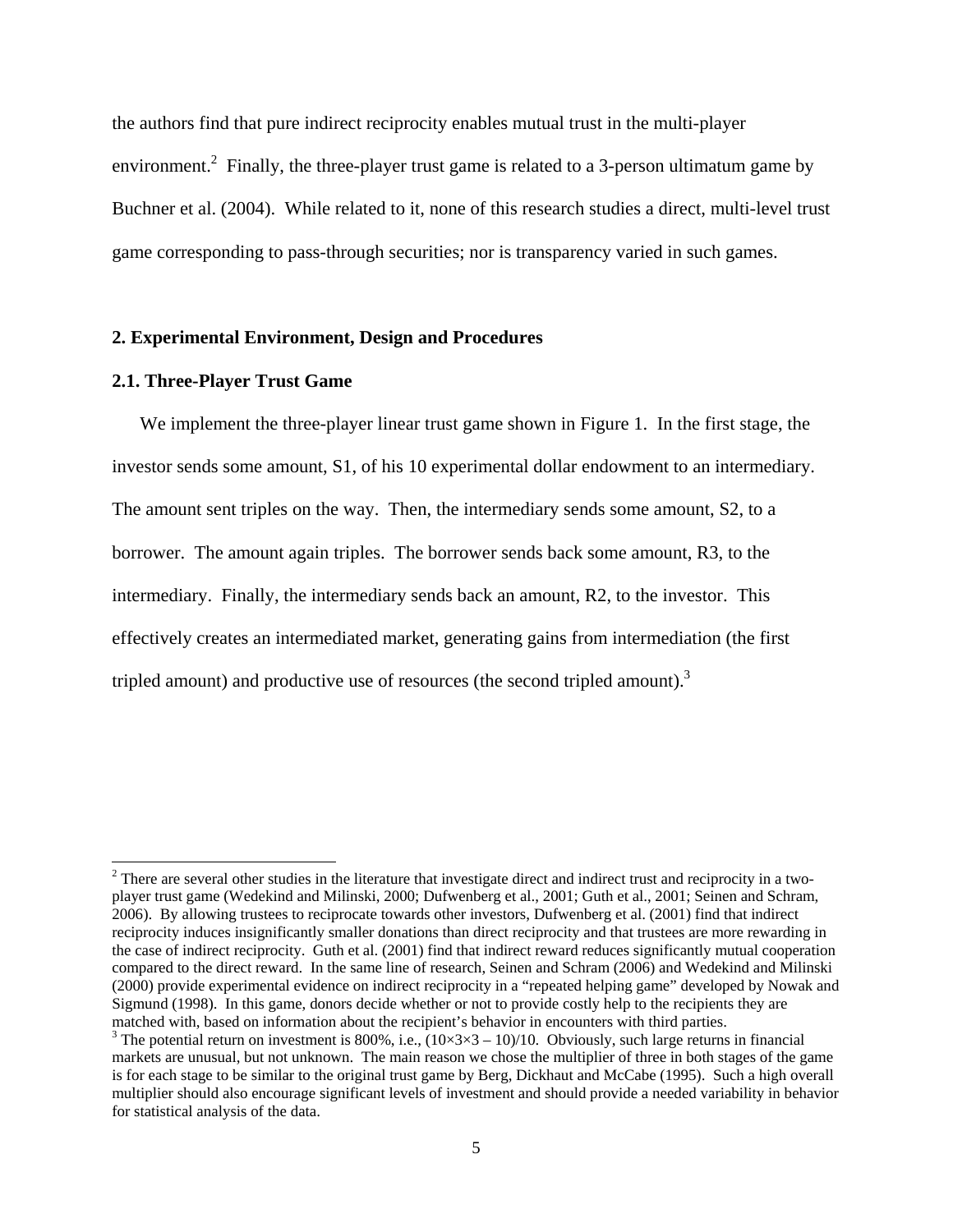#### **2.2. Experimental Design and Procedures**

We design four treatments as given in Table 1 to study how the level of transparency affects trust and reciprocity. In each treatment, the investor is endowed with 10 experimental dollars and the game proceeds according to the rules described here.

In the baseline treatment No-T (stands for "no transparency"), parties can only observe their bilateral interactions, i.e., the investor cannot see the interactions between the intermediary and the borrower, and the borrower cannot see the interactions between the intermediary and the investor. In the Investor-T treatment, the investor's decisions are transparent to the borrower (the intermediary always observes all decisions made by the investor and the borrower). In the Borrower-T treatment, the borrower's decisions are transparent to the investor. Finally, in the Investor-Borrower-T treatment, all parties can see all decisions made by all players.

The experiment was conducted at Chapman University at the Economic Science Institute. Subjects were recruited from a standard subject pool consisting primarily of undergraduate students. Subjects interacted with each other anonymously over a local computer network. The experiment was programmed and conducted using z-Tree (Fischbacher, 2007). The computers were placed within individual cubicles in such a way that each subject could only view his or her own computer screen.

At the beginning of each session, subjects were given the instructions for the one-shot threeplayer trust game. An experimenter read the instructions aloud while each subject followed along with their own copy of the instructions.<sup>4</sup> All subjects were randomly assigned to a specific role, designated generically as player 1, player 2, or player 3 to avoid (control for) any valueladen terminology. Player 1 was endowed with 10 experimental dollars. In the first stage, player

<sup>&</sup>lt;sup>4</sup> The instructions, available in the Appendix, explain the structure of the game in detail.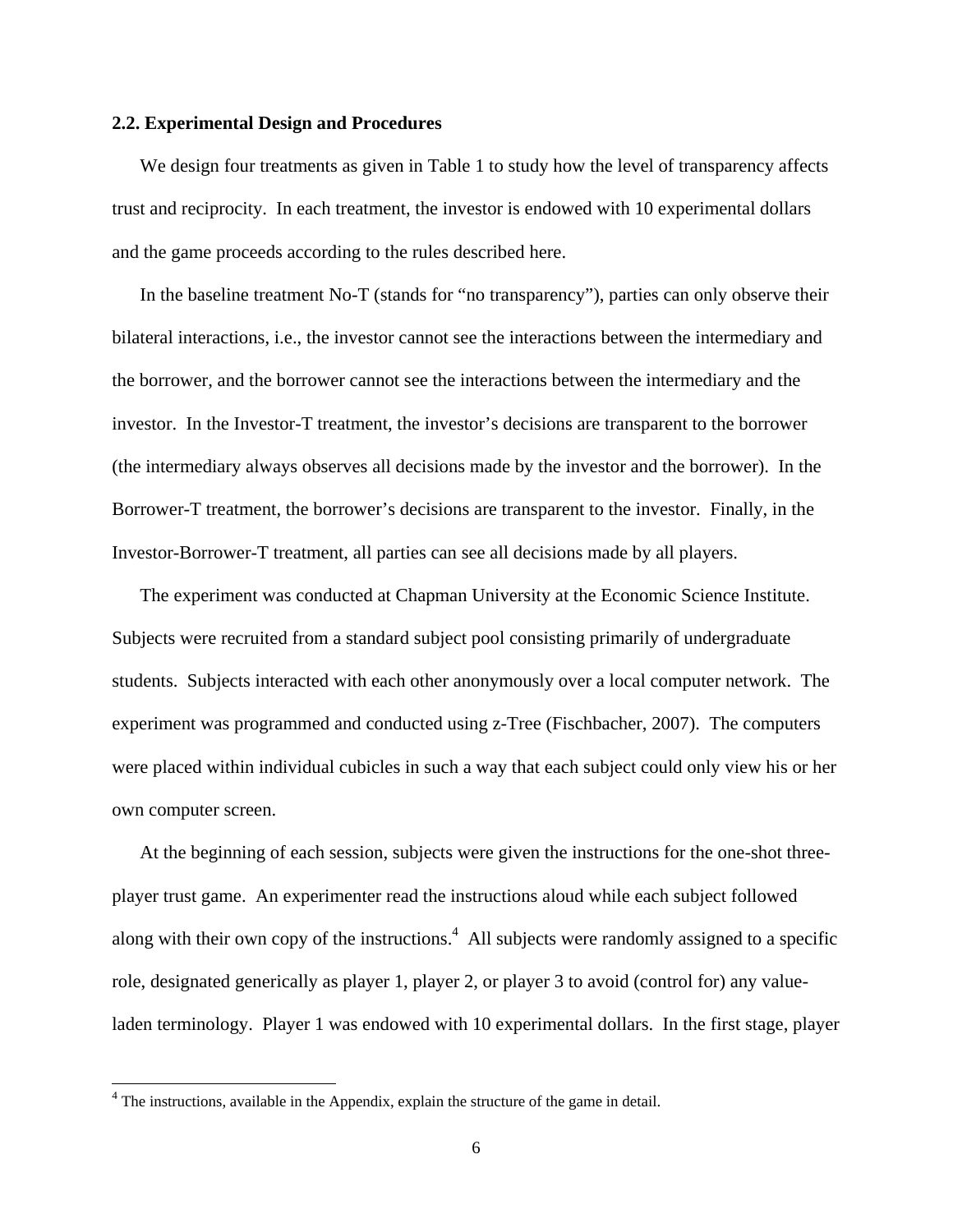1 made a decision on how much to send to player 2 (any integer between 0 and 10) and how much to keep. Each dollar sent by player 1 was tripled. In the second stage, player 2 made a decision on how much to send to player 3. The amount sent by player 2 was also tripled. In the third stage, player 3 made a decision on how much to return to player 2 and how much to keep. Finally, in the fourth stage, player 2 made a decision on how much to return to player 1 and how much to keep. All subjects were told that player 1, player 2, and player 3 can send some, all, or none of the amount available to them.

After all subjects completed the one-shot experiment, an experimenter announced a second part of the experiment that lasted for 10 periods. No indication of this second part had been given before subjects participated in the first part of the experiment to avoid any potential supergame strategies. Nor had subjects been told that the experiment would end after the first part. In the second part of the experiment, all subjects remained in the same role assignments (i.e., player 1, 2, or 3) as in the first part of the experiment. However, they were randomly re-grouped with other subjects who were in different roles to form a completely new three-player group. Subjects stayed in their newly formed groups for all 10 periods of the second part of the experiment. It was common knowledge that the new pairings would last for 10 periods and that the experiment would end at that time. Each period corresponded to the three-player trust game and it proceeded in exactly the same way as the first part of the experiment. This procedure allowed subjects to participate in a single play of the game, without knowledge of a second 10-period repeat play version of the same stage game, as implemented by Burnham et al. (2000) in their trust games. Hence, in one sitting, data are obtained from both single play and repeated play versions of the same game. We use the decisions in the one-shot version to type the behavioral playing characteristics of every subject for subsequent analysis.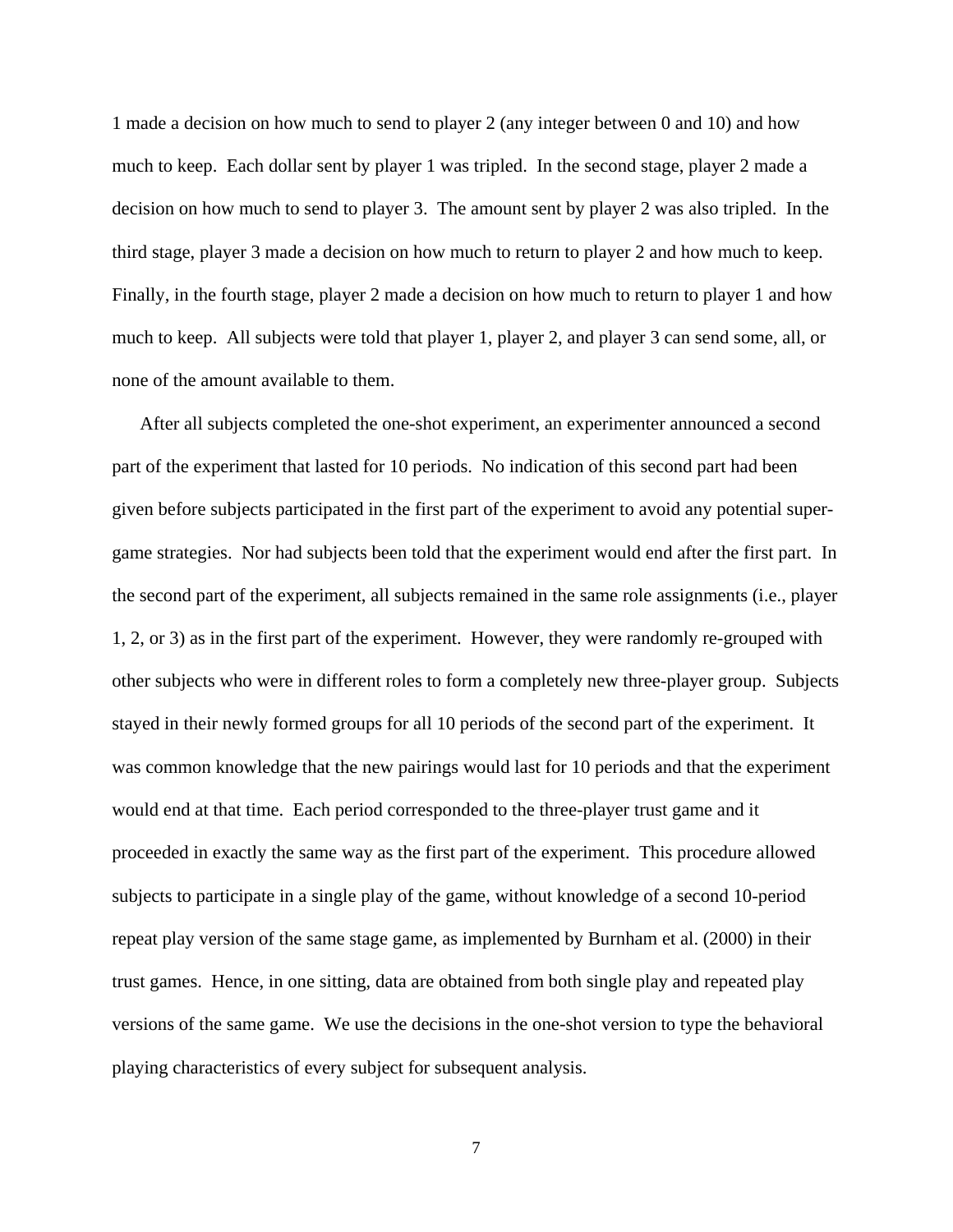After completing both parts of the experiment, subjects were paid for the decisions they made in the one-shot three-player trust game in the first part of the experiment. Also, subjects were paid for one randomly selected play of the 10 decision periods in the second part of the experiment. The earnings were paid privately in cash (US dollars) and each experimental session lasted for about 50 minutes. Experimental dollars where converted to US dollars at a rate of 2 experimental dollars to one US dollar. The average experimental earnings, including a \$7 participation fee, were \$23.15, ranging from a low of \$8 to a high of \$79 (out of a maximum possible \$97). No subject participated more than once, and no subject had prior experience with a similar experimental environment.

#### **3. Results**

#### **3.1. Efficiency and Payoffs in a One-Shot Trust Game**

Table 2 reports average amounts sent and/or returned by parties and the efficiency in each treatment. Efficiency is measured as the sum of all three payoffs in the group divided by the maximum possible payoff of 90 experimental dollars. Panel A in the top part of Table 2 indicates that treatments have little effect in the one-shot game. Our design includes the one-shot game for two purposes. First, we wanted to use the decisions in the one-shot version to type the behavioral playing characteristics of every subject for subsequent analysis. Dickhaut et al. (2008) show that subjects often try to build a reputation as trusting and trustworthy types in hope to elicit more reciprocal behavior in subsequent trust game interactions. Therefore, in order to identify treatment effects in the repeated game setting, it is important to elicit the true type of each subject from a one-shot game where there is no opportunity for reputation building. Second, we wanted to investigate whether transparency matters in one-shot interactions.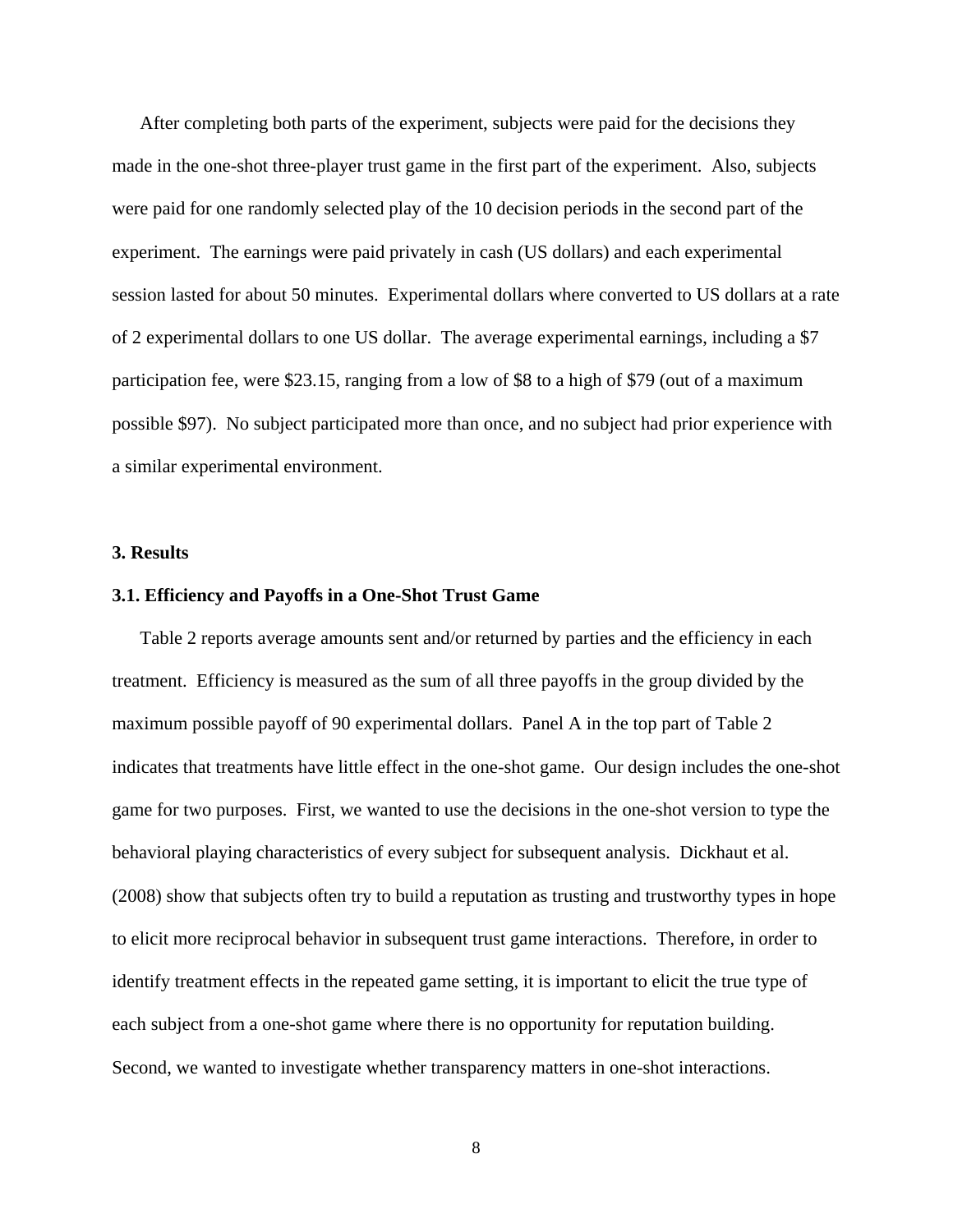In Table 3, we report regression results that examine the effect of transparency upon efficiency (regression 1) and payoffs (regressions 2-7) in the one-shot game. Payoffs are the amounts earned by each person after all players have sent and/or returned. In each column we report the coefficient estimates and robust standard errors. Regressions (2)-(4) and (5)-(7) are estimated using simultaneous equation estimation procedures to control for endogenous regressors. The independent dummy-variables Borrower-T and Investor-T represent treatment effects.<sup>5</sup> Examining the data from the one-shot three-player trust game, we find no difference in efficiency and no differences in payoffs across treatments.

There are also no apparent differences in distributions of individual decisions across treatments. Table 4 reports the regression results that examine individual player's behavior in the one-shot game. We use simultaneous equation estimation procedures to control for endogenous regressors. In each column we report the coefficient estimates for the investors' choices (S1), the intermediaries' (S2 and R2), and the borrowers' (R3). There are no significant differences in aggregate behavior of individual player roles across treatments. This leads to our first result:

*Result 1: Transparency has no significant effect on efficiency, payoffs and aggregate behavior in a one-shot multi-level trust game.* 

This negative result suggests that, if regulators expect transparency will significantly alter outcomes in one-shot or infrequent interactions, they may be disappointed in the outcomes. However, many interactions are repeated and our results differ in repeated games.

 $<sup>5</sup>$  The Borrower-T dummy-variable takes the value of 1 for treatments Borrower-T and Investor-Borrower-T and 0</sup> otherwise. Similarly, the Investor-T dummy-variable takes the value of 1 for treatments Investor-T and Investor-Borrower-T. The p-values reported in Tables 3-6 are all two-tailed.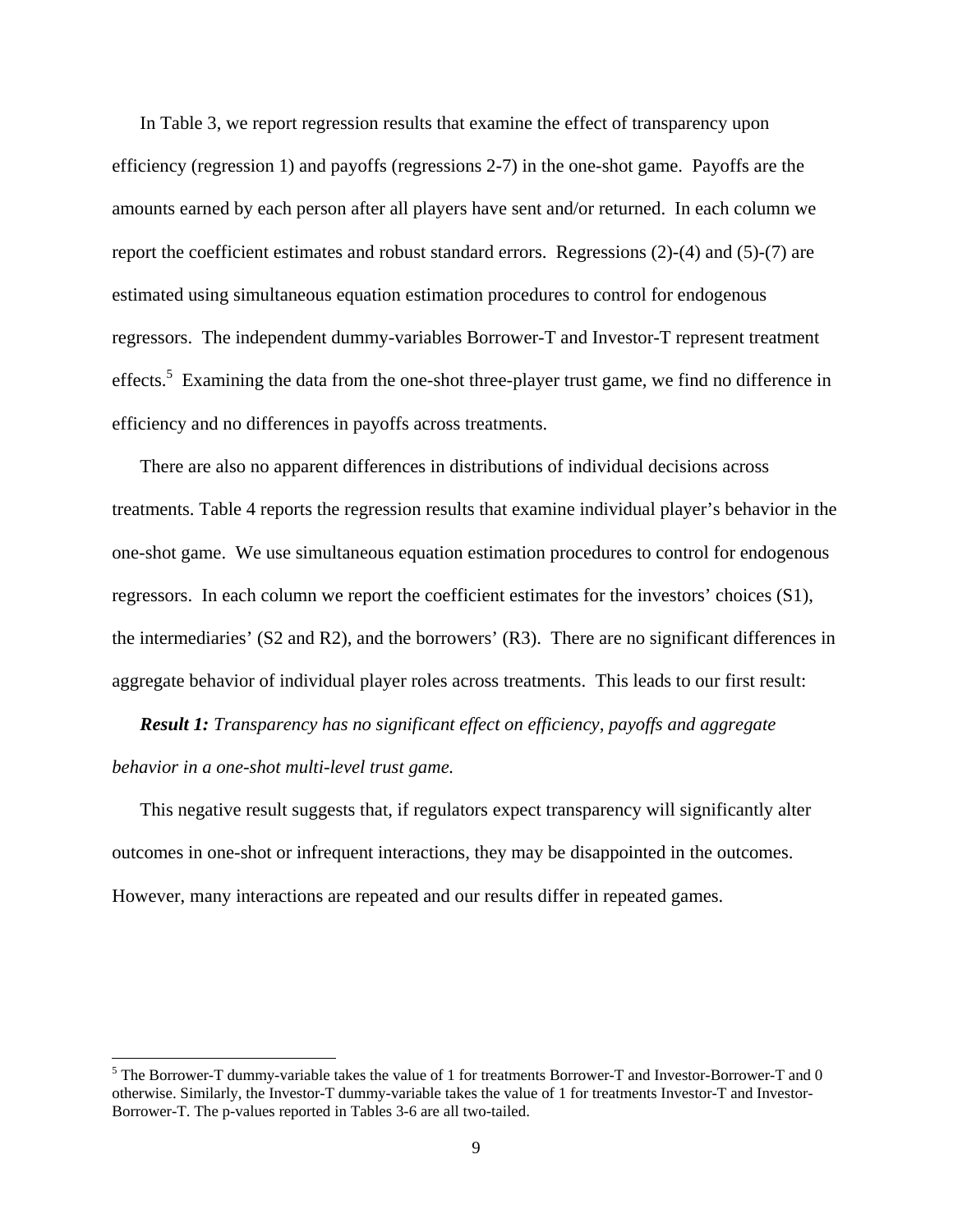#### **3.2. Efficiency and Payoffs in a Repeated Trust Game**

In contrast to the results in the one-shot game, there are substantial differences in behavior across treatments in the repeated game (Panels B, C and D of Table 2). The difference is especially pronounced in the last five periods of the experiment (Panel C of Table 2), where subjects already had some experience interacting with the same partners in the three-payer trust game.<sup>6</sup> Figure 2, displaying the time series of efficiency in the repeated game, clearly points out that differences in efficiencies across treatments come from the latter periods of the experiment. Overall, we find that treatments where borrowers' decisions are transparent (Borrower-T and Investor-Borrower-T) result in higher amounts sent, amounts returned and efficiencies. Players in all roles tend to have higher payoffs. We describe each of these findings one by one in a series of three subsequent results (Results 2 through 4).

Table 5 reports regression results that examine the effect of transparency upon efficiency and payoffs over time for the repeated game. In each column, we report the coefficient estimates and robust standard errors for the player's choices.<sup>7</sup> In addition to the Borrower-T and Investor-T dummy-variables, we include an inverse period variable (1/Period) to control for learning (i.e.,  $1/2$ ,  $1/3$ ,  $1/4$ , ...,  $1/11$ ).<sup>8</sup> Regressions (2)-(4) and (5)-(7) are estimated using simultaneous equation estimation procedures to control for endogenous regressors. Also, when estimating

 $6$  Also, comparing panels A, B and C it is clear that efficiency in every treatment is higher and the standard errors lower in the one-shot game than in the corresponding measures in the repeated game.

<sup>&</sup>lt;sup>7</sup> The robust specification allows for heteroskedasticity using Huber-White standard errors. Clustering by group or running panel models with group fixed effects, replicate the treatment effects since each group of subjects only participates in one treatment. However, we used the information from the one-shot game to control for individual effects, which serves as a fixed effect control.

 $8$  For a robustness check, we also included the interaction term (Investor-T times Borrower-T). The estimation results are very similar, with the interaction term being insignificant. Similarly, we included a dummy-variable for period 10 to control for the end-game effect. As before, the estimation results are very similar (although the dummy-variable is negative and significant indicating an end-game effect). Finally, deleting the period 10 data in the estimation procedures leaves the qualitative results unchanged. All alternative estimation results are available upon request. In the remainder of the paper we report the results of the estimation without the interaction term and the end-game dummy-variable. Nevertheless, including either one or both of these variables does not change our main findings qualitatively.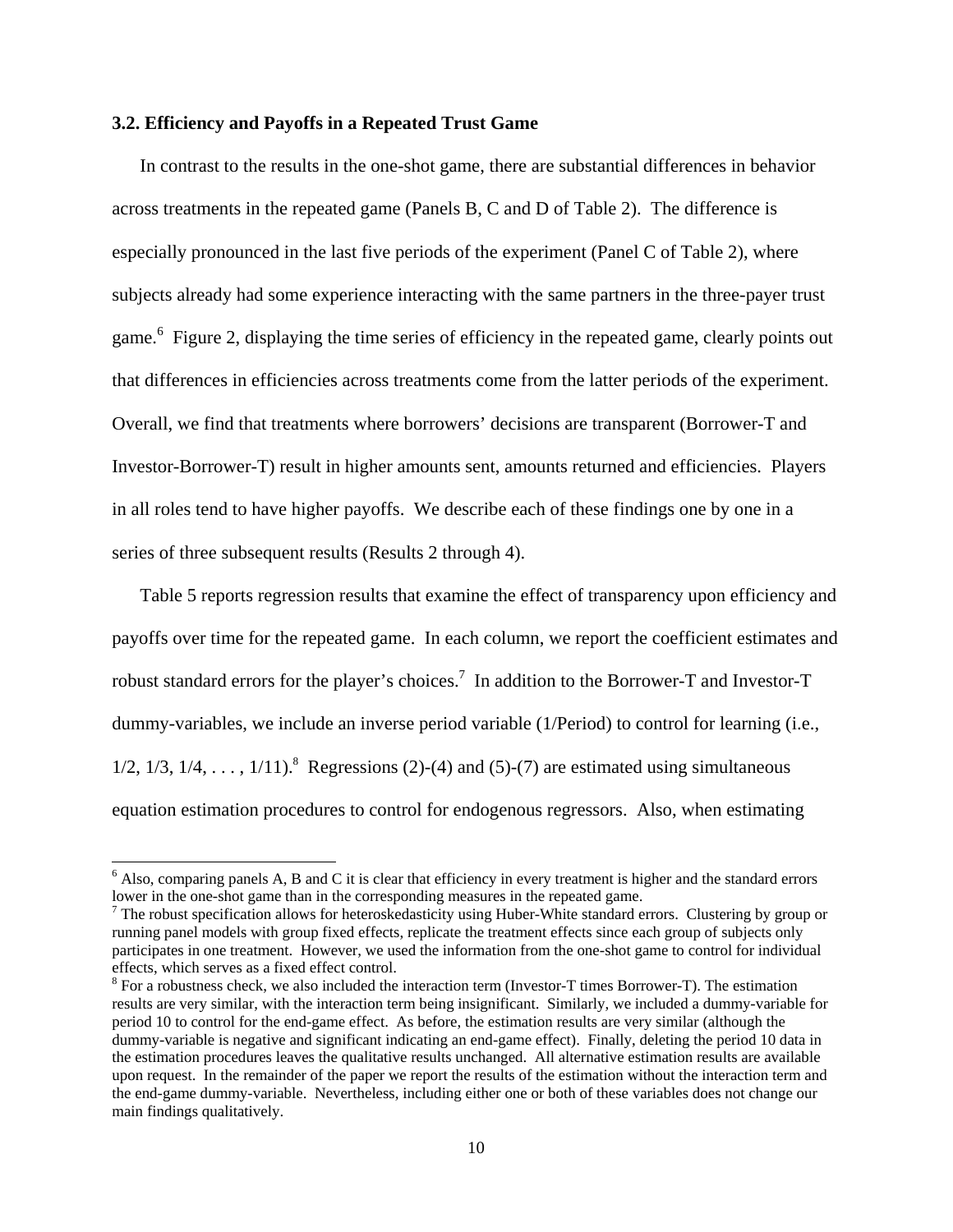regressions in Table 5, we use the corresponding variables from the one-shot game to control for group/individual specific effects (not reported in the table). $9$  Effectively these serve as fixed effects.

As shown in regression (1) of Table 5, transparency affects efficiency in the repeated game. In particular, efficiency increases when the borrower's decisions are transparent. In contrast, efficiency does not change (if anything, decreases) when the investor's decisions are transparent.<sup>10</sup> We have also conducted a robustness check for these results using the Fama and MacBeth (1973) estimation procedure, and confirmed our findings that, ceteris paribus, providing transparency regarding the borrower/intermediary transactions to the investor significantly increases efficiency while providing transparency regarding the investor/intermediary transactions to the borrower decreases efficiency.<sup>11</sup>

*Result 2. Providing transparency regarding the borrower/intermediary transactions to the investor significantly increases efficiency, while providing transparency regarding the investor/intermediary transactions to the borrower has no (if anything, negative) effect on average efficiency.*

This suggests that mandated transparency can have some effects in repeated interactions. However, the kind of transparency that seems effective is "retail level" transparency. When the capital market knows about the interactions between the intermediary and borrower, efficiency improves. Capital market level transparency (when the borrower knows that interactions between the investor in intermediary), has little effect.

<sup>&</sup>lt;sup>9</sup> In estimation of specification (1) we use the efficiency from the one-shot game and in specifications (2)-(7) we used the corresponding payoff variable from the one shot game as a fixed effect.

 $10$  A median regression yields very similar results.

 $11$  First, we ran simple OLS regressions period by period across groups. Then, separately for each coefficient, we conducted a standard t-test using the vector of estimated coefficients from the period by period OLS regressions. For the details of the estimation procedures see Fama and MacBeth (1973). Estimation results are available from authors upon request.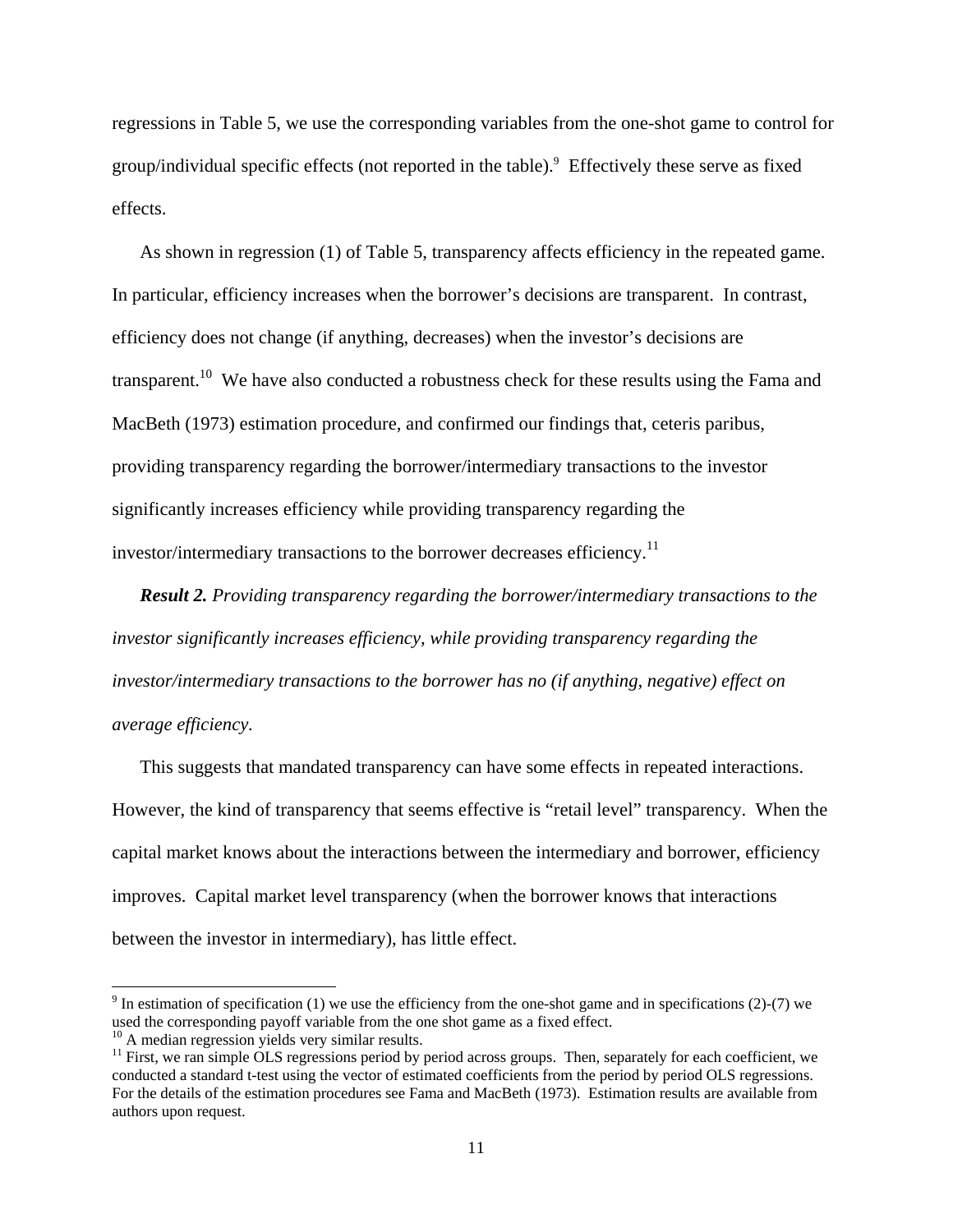Beyond the overall welfare measure, we examine payoffs of each player in regressions (2)- (4) of Table 5. The Borrower-T dummy-variable is positive for all parties, albeit marginally significant for the borrower. Shown in Panel D of Table 2, payoffs for the investor increase 14 percent on average when the borrower/intermediary transactions are transparent, i.e. (13.3+13.9- 12.3-11.6)/(12.3+11.6). Similarly, payoffs for the intermediary increase 20 percent and payoffs for the borrower increase 14 percent on average. As a result, everyone benefits from transparent transactions between the borrower and intermediary. In contrast, transparency regarding the investor/intermediary transactions does not change payoffs significantly.

*Result 3. Providing transparency regarding the borrower/intermediary transactions to the investor increases payoffs to all players, while providing transparency regarding the investor's decisions to the borrower does not change payoffs.* 

Similar to estimation results for payoffs, regressions (5)-(7) in Table 5 report regression results for the effect of transparency upon each agent's proportion of payoffs (individual payoff as a fraction of the total payoff) over time for the repeated game. The estimation results indicate that transparency regarding the borrower's decisions increases the intermediaries' and borrowers' proportions of total payoff (see coefficient for Borrower-T), and it decreases the investor's proportion of payoff. Thus, while transparency regarding the borrowers' decisions increases payoffs to all parties, the borrowers and intermediaries benefit by relatively more than the investors (who actually have the increased information sets). As before, no significant effect comes for the Investor-T dummy-variable.

*Result 4. Providing transparency regarding the borrowers' decisions to investors shifts the distribution of payoffs towards intermediaries and borrowers, while providing transparency regarding investors' decisions to borrowers does not change the distribution of payoffs.*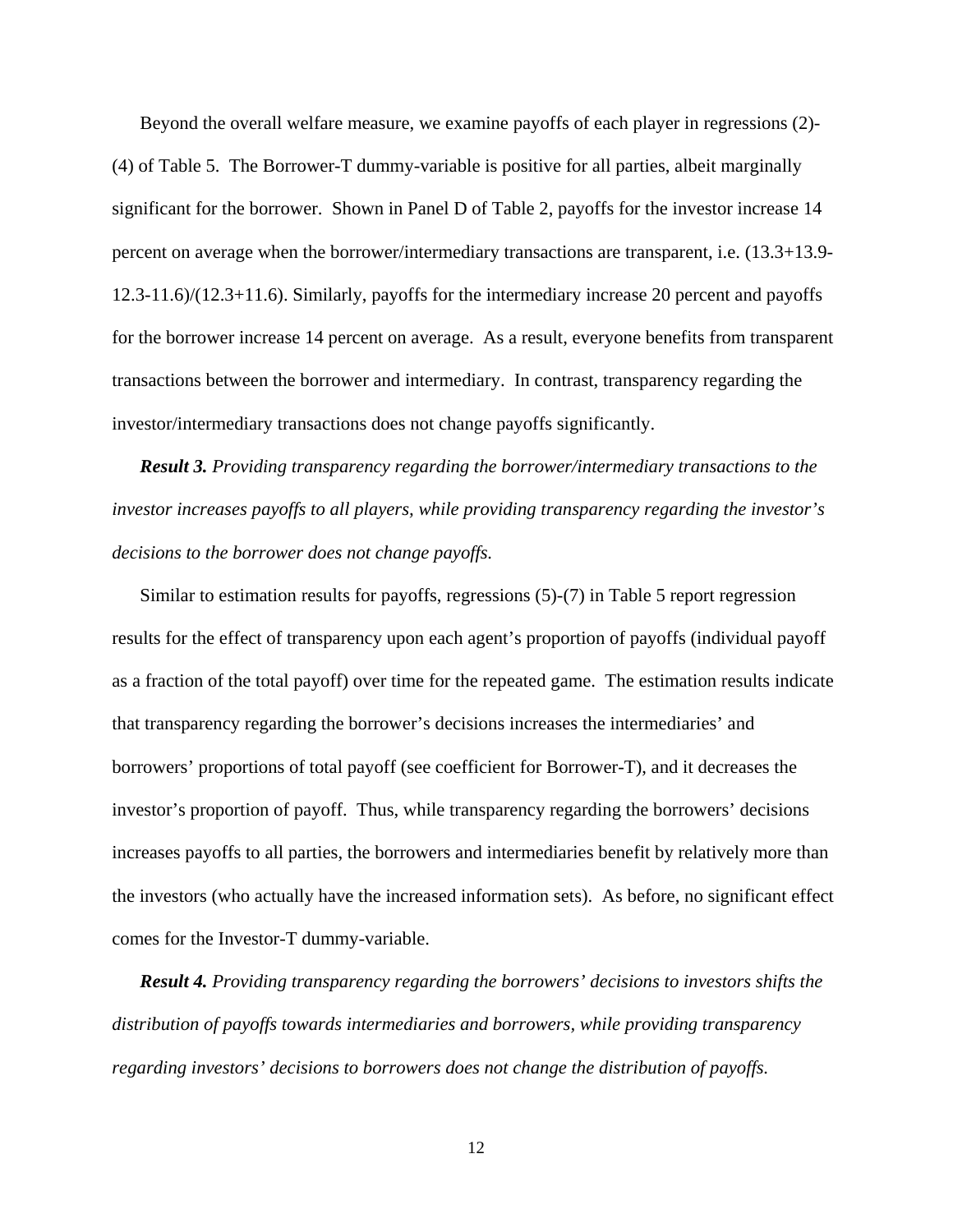Interestingly, the intermediaries' and borrowers' proportions increase over time, while the investors' proportion decreases, indicating significant learning. This suggests that retail level transparency (when the capital market knows the exchanges between the intermediary and borrower) can actually benefit borrowers by making more funds available for lending and shifting overall economic welfare to them at disproportionate rates. We find this particularly interesting in the context of the recent financial crisis where consumers and businesses alike complained that they were hurt because lending "dried up."

#### **3.3. Determinants of Behavior in a Repeated Trust Game**

The gains from exchange, and hence payoffs and efficiency, are driven by the (multiplied) amounts sent, not the amounts returned. So in order to generate economic surplus, transparency has to affect the amounts sent by the investor and intermediary; while the amounts returned by the borrower and intermediary distribute the surplus and provide the reciprocity needed to encourage future efficiency through future amounts sent. To measure these effects, we examine the individual behavior of the players and the determinants that influence such behavior. Also, we want to examine whether the decisions in the one-shot game can predict the behavior of subjects in the repeated game.

Table 6 reports the regression results that examine behavior over time (periods 2-10) in the ten-period repeated game. In each column we report the coefficient estimates and robust standard errors for the players' choices. In addition to the variables Borrower-T, Investor-T and Inverse Period, we include the independent variable IType, which is the amount sent or returned in the pre-experiment one-shot game. While the investor and borrower have a singular value for IType, the intermediary has one representing the amount sent to the borrower (used in regression 2) and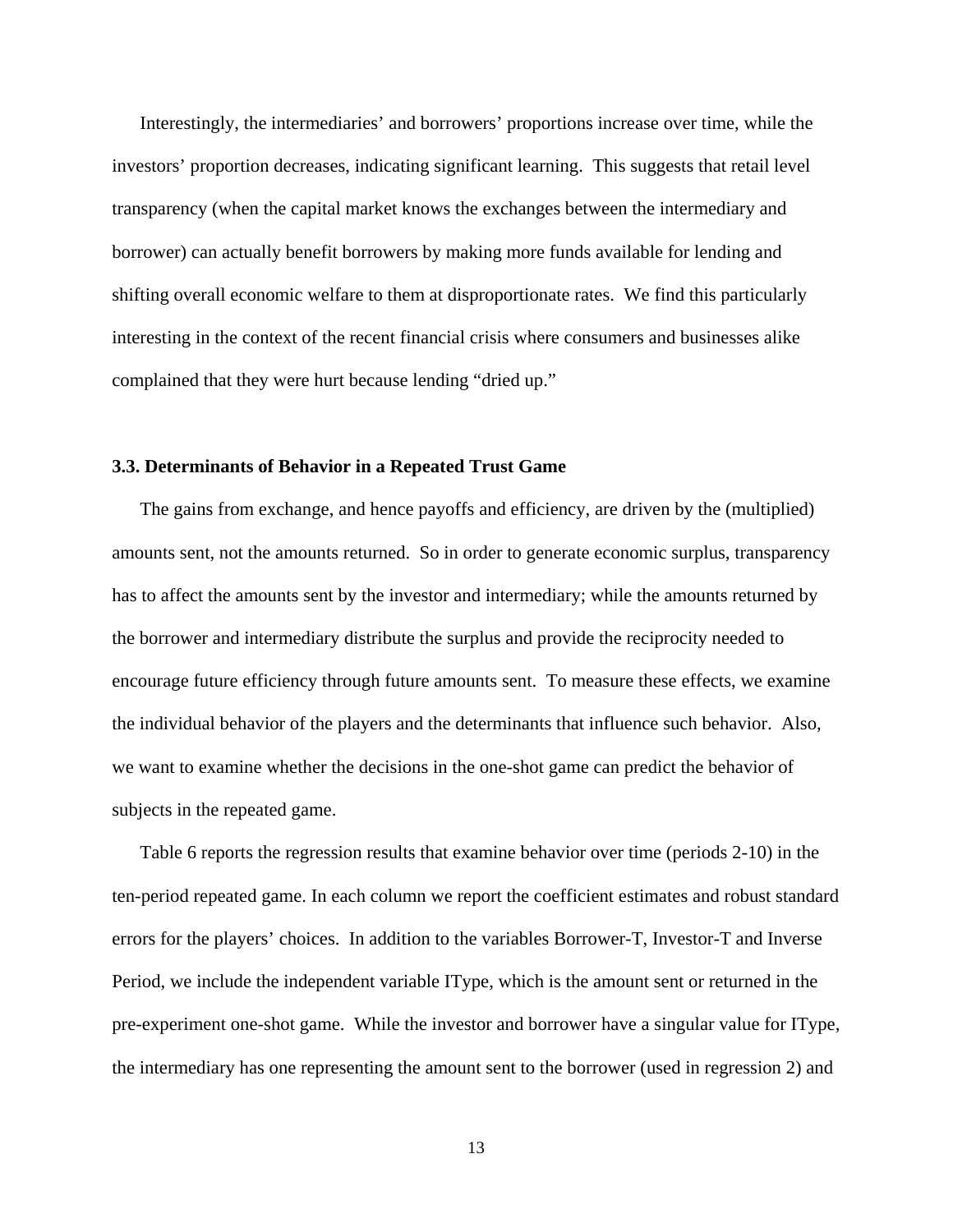another representing the amount sent back to the investor (used in regression 4). In this procedure, we are combining and extending techniques developed in two previous papers. Rigdon et al. (2007) identified the IType of each subject in an extensive form trust game in the first period of a twenty period repeated game, and found this variable highly significant in explaining subsequent behavior in the different treatment conditions they studied. By following Burnham et al. (2000) in observing decisions in a pre-experiment single play version, followed by a repeat play version, we are able to measure IType before subjects know they are going to participate in a repeated version of the same game.<sup>12</sup> Thus, we test whether this independent IType measure persists as a predictive procedure for subsequent subject behavior in a repeated version of the same stage game.

In addition, we include independent variables representing the observable choices in the current period: S1, S2, R3, and S1Vis which is S1 when visible to the borrower. Also we include variables representing the prior period's observable choices: LagS1, LagS2, LagR3, LagR2, and LagS1Vis, LagS2Vis, LagR3Vis and LagR2Vis which are last period's choices when observable to the appropriate player.

As per the regressions (1)-(4) in Table 6, note the dummy variable Borrower-T is only significant for the investor's choice in regression (1), affecting the amount sent; the critical behavior needed to facilitate efficiency. While Borrower-T itself is not significant directly in the remaining regressions, it has significant effects through the S1 and, subsequently, S2 variables. On average, the investor sends about 26 percent more when the investor has full transparency, an average of \$6.8 in the Investor-Borrower-T and Borrower-T treatments versus \$5.4 in the No-T and Investor-T treatments. Interestingly, the prior amounts of the transparent choices, captured

 $12$  Burnham et al. (2000) did not measure IType; their purpose was simply to compare single play with repeat play using data obtained from subjects in the same session. See Houser's (2003) examination and discussion of types for dynamic decision making.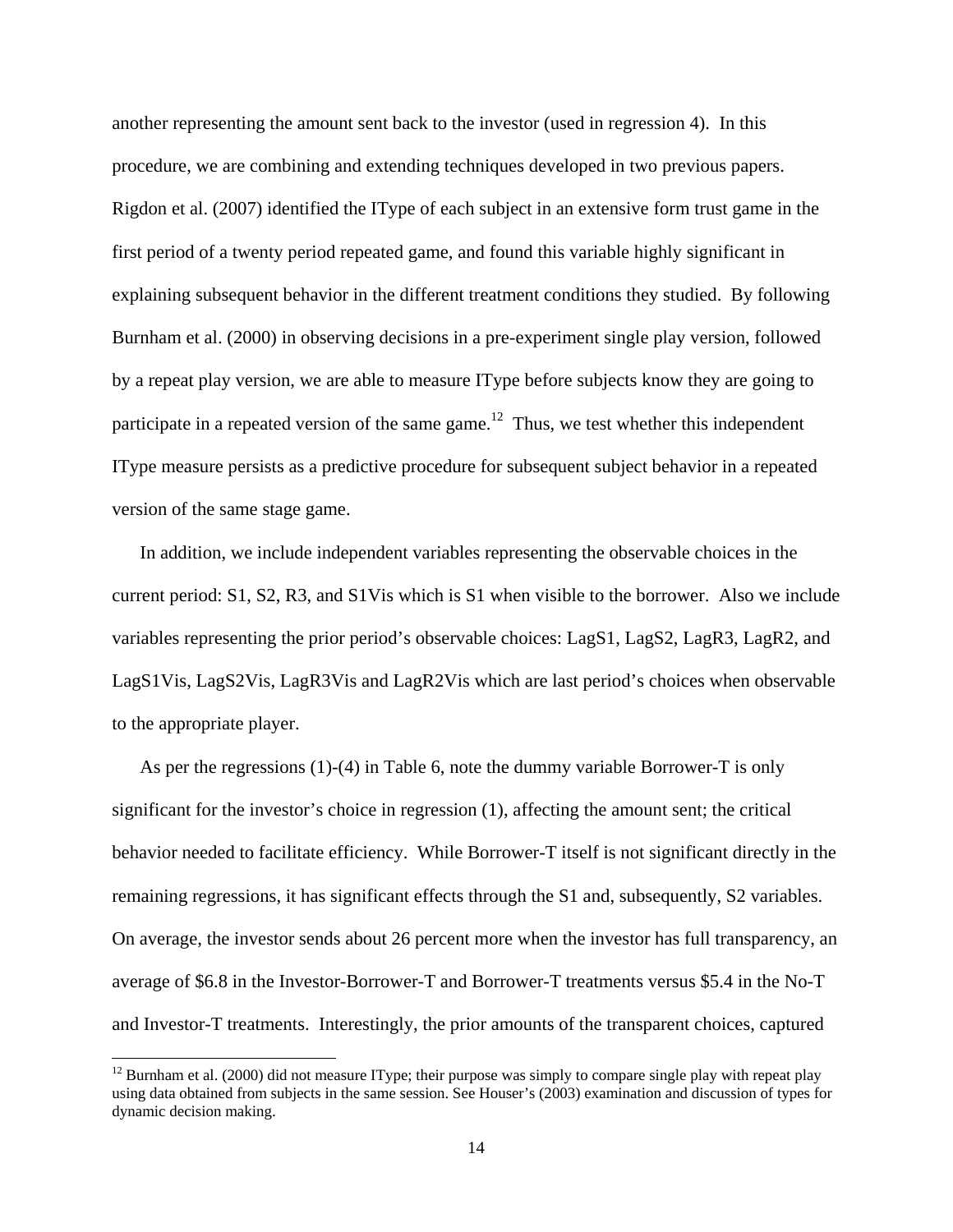by LagS2Vis and LagR3Vis, are not significant in predicting how much of the endowment is put at risk, only the fact the choices were transparent matters. Also the past amounts sent by the investor, LagS1, and returned directly to the investor, LagR3 (which are both always visible to the investor), are predictive.

We observe that the IType coefficient is significant in all of these regressions, confirming the methodological value of our pre-experiment measurement of a person's characteristic propensity to be trustful or trustworthy. This is important in separating out a source of variation that enables better estimation of treatment and other effects.<sup>13</sup>

Examining the intermediary's sending choices; the direct treatment effects are insignificant in regression (2). The treatment effect is captured by the amount sent by the investor, S1. In all treatments, intermediaries sent on average 1.8 times the amount received from the investor except in the No-T treatment where the average was 1.9. Amounts sent and received in the prior period (all visible to the intermediary) also had significant effects. Finally, the intermediary's sending type determined in the one-shot game was predictive.

Similar to regression (2), direct treatment effects are not significant in regression (3). The amount sent by the intermediary (S2) captures all of these effects. The average amount returned was 1.5 times the amount sent to the intermediary in all treatments, except for the No-T treatment, where the average was 1.3. As with the investor, transparency changed what transactions were observable for the borrower across treatments. The additional information given by having S1 transparent to the borrower was insignificant. For lagged variables, only the transactions that directly involved the borrower matter (LagS2 and LagR3). Knowing the

<sup>&</sup>lt;sup>13</sup> Further, because IType is a constant across all observations from a single player in each regression, it also serves as an effective player fixed effect.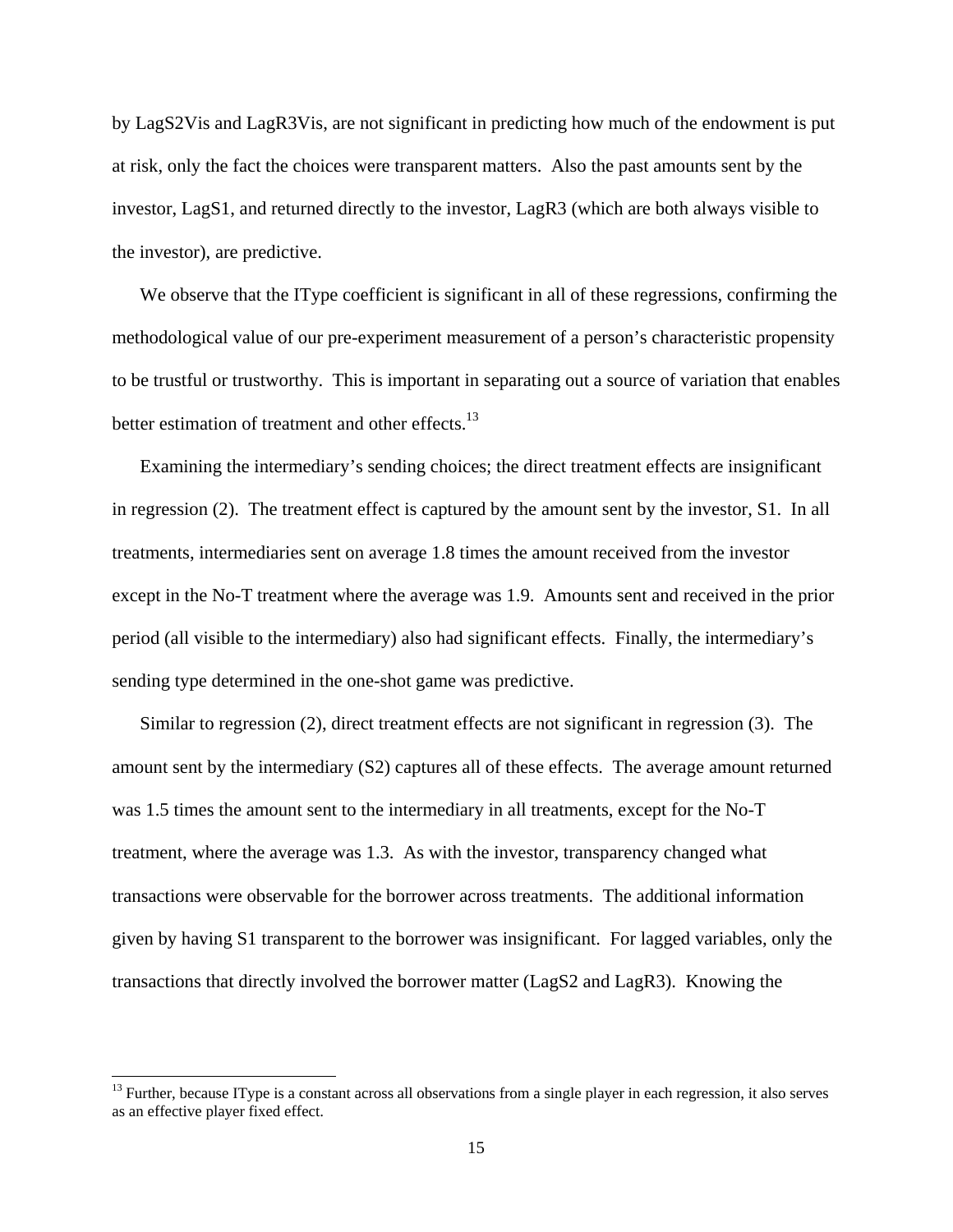transactions between the investor and intermediary (LagS1Vis and LagR2Vis) mattered little. As in the other cases, the behavior of the borrower in the one-shot game remained predictive.

Finally, we return to the intermediary in regression (4) to examine the amount returned to the investor. The amount sent by the investor, S1, and the amount returned by the borrower, R3, increase the amount returned to the investor, whereas the amount sent to the borrower decreased it. The amount sent by the investor last period, LagS1, and returned by the borrower, LagR3, also are predictive, as is the amount returned by the intermediary last period, LagR2. Again, the intermediary IType behavior is significantly affected by her choice in the one-shot game. As with the intermediary's sending decision, the dummy-variables Borrower-T and Investor-T do not load. The treatment effects are captured by S1 and R3 where transparency differs over treatments. The average amount returned to the investor was 0.55 times the amount returned by the borrower in the No-T and Borrower-T treatments, increased to 0.57 in the Investor-Borrower-T treatment, but decreased to 0.48 in the Investor-T treatment, where the borrower was not privy to the amount returned to the investor.

In summary, the results show that:

- (1) Players typed as trusting and/or reciprocating in the one-shot setting tend to continue that behavior in the repeated setting. There is also significant persistence in investor and borrower behavior across rounds in the repeated setting.
- (2) Transparency regarding the borrower/intermediary transactions increases the initial investments and overall efficiency as a result.
- (3) More investment creates more lending and more lending creates more return to the intermediary and investor.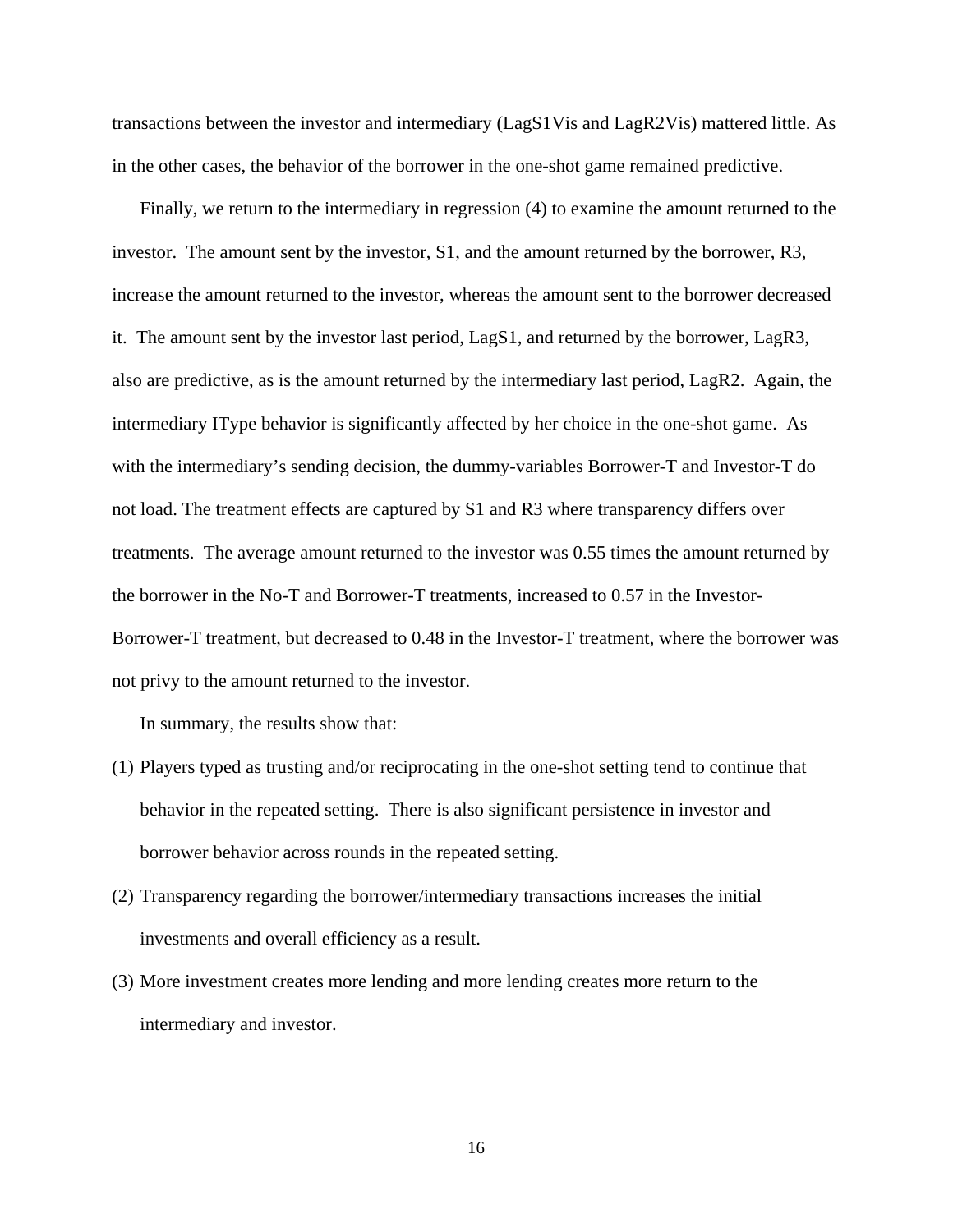(4) History matters in a complex and interesting way. Intermediaries seem to learn through time while all subjects appear affected by how other subjects treated them in the prior period. Specifically, learning through time reduces the willingness of intermediaries to make loans, while good prior returns increases the amounts investors invest.

The history effect creates an interesting, but complex, dynamic relationship. In particular, the coefficients on LagR3 in regressions (2) and (4) suggest that, if borrowers do not pay back intermediaries, subsequent loans and returns to investors fall. Then, the coefficient on LagR2 in regression (1) suggests that investors will invest less in subsequent periods. This dynamic would drive down efficiency and economic welfare. On the other hand, higher loan repayment rates would drive the opposite dynamic outcomes. One countervailing force might be increased transparency, but only of a specific kind. Investors knowing the transactions between the intermediary and borrower can improve investment levels.

#### **4. Discussion and Extensions**

We design an experiment to examine welfare and behavior in a multi-level investment trust game. In the scenario, an investor invests via an intermediary who lends to a borrower in a repeated game. We alter the transparency of exchanges between non-adjacent parties. We find that transparency does not change aggregate behavior or efficiency in a one-shot multi-level trust game. However, in repeated multi-level trust games, transparency matters. Providing transparency to the investor (i.e., allowing the investor to see the exchange between the intermediary and the borrower) increases efficiency and payoffs to all players, while providing transparency to the borrower (i.e., allowing the borrower to see the exchange between the investor and intermediary) does not change efficiency and payoffs significantly. Providing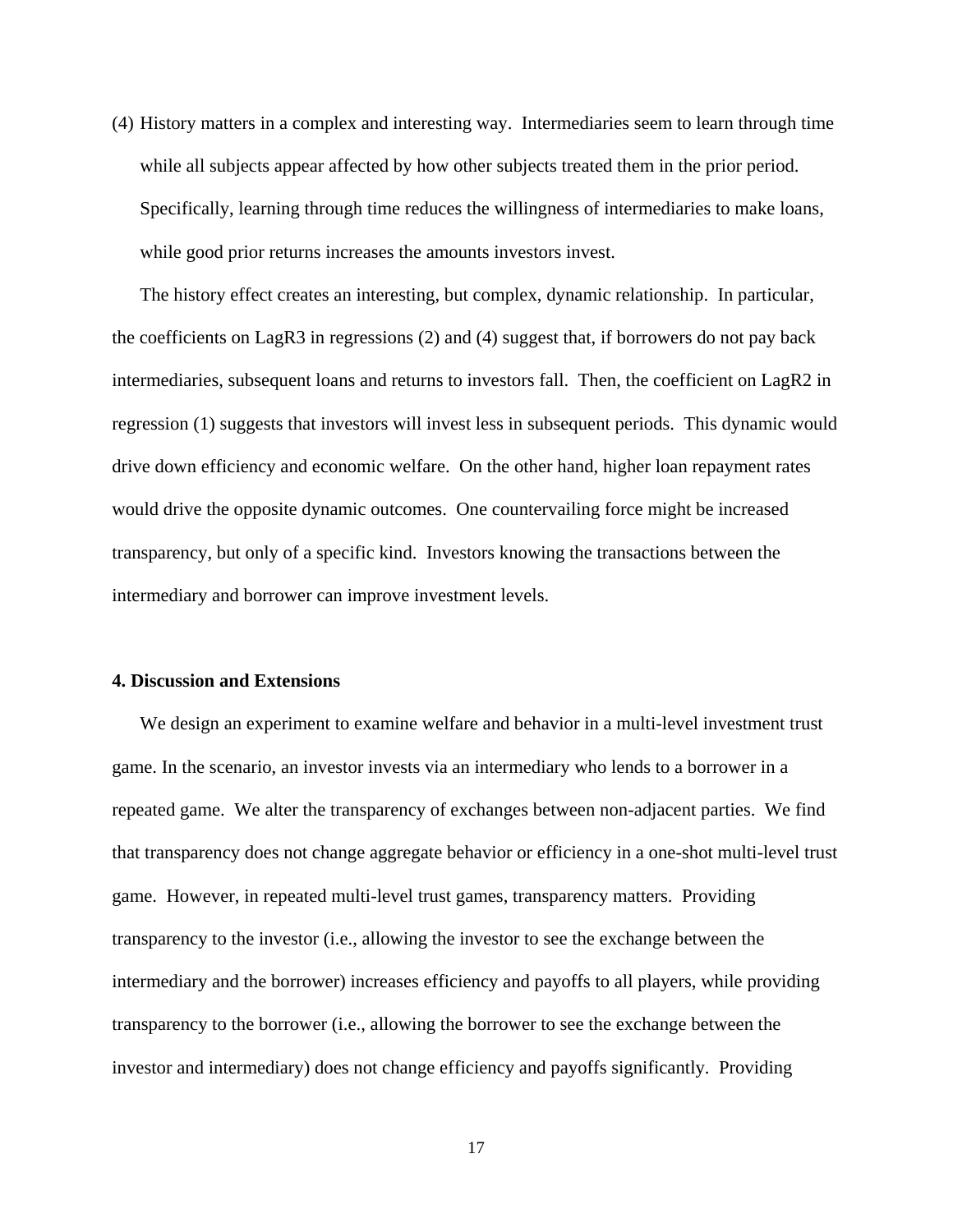transparency to the investor also shifts the distribution of payoffs towards intermediaries and borrowers, while providing transparency to the borrower does not change the distribution of payoffs significantly.

We introduce and test the ability of a one-shot game to measure the trust characteristics of subjects and to predict trusting behavior in a subsequent repeated version of the same stage game. This procedure may have value in other applications not yet explored.

Overall, our findings indicate that, in the multi-level trust game, transparency can matter, improving outcomes in financial markets and economic welfare. On the other hand, only one side of transparency matters. For financial markets this implies that not all forms of transparency are equal in their ability to improve market outcomes. In the analog pass through securities market (the collateralized, home mortgage debt obligation market we discussed in the introduction), the ability to verify the credit worthiness of borrowers would seem to be the most important aspect of transparency. We also document that transparency affects welfare asymmetrically. When transparency matters, it is borrowers and intermediaries who benefit more than investors in relative terms. In our game, this arises because investors invest more, making everyone better off. At the same time, borrowers and intermediaries choose to keep a relatively larger share of the welfare gains. If the policy goal of the government is to make home ownership (and borrowing in general) more accessible, then transparency about borrower's decisions can facilitate this while shifting economic welfare toward the ultimate borrowers. Of course, in a naturally occurring market, there would be a tradeoff between transparency at the retail level and privacy. Further, here, the distribution of surplus depends on the unrestricted choices of the borrowers and intermediaries about how much to return. The distribution of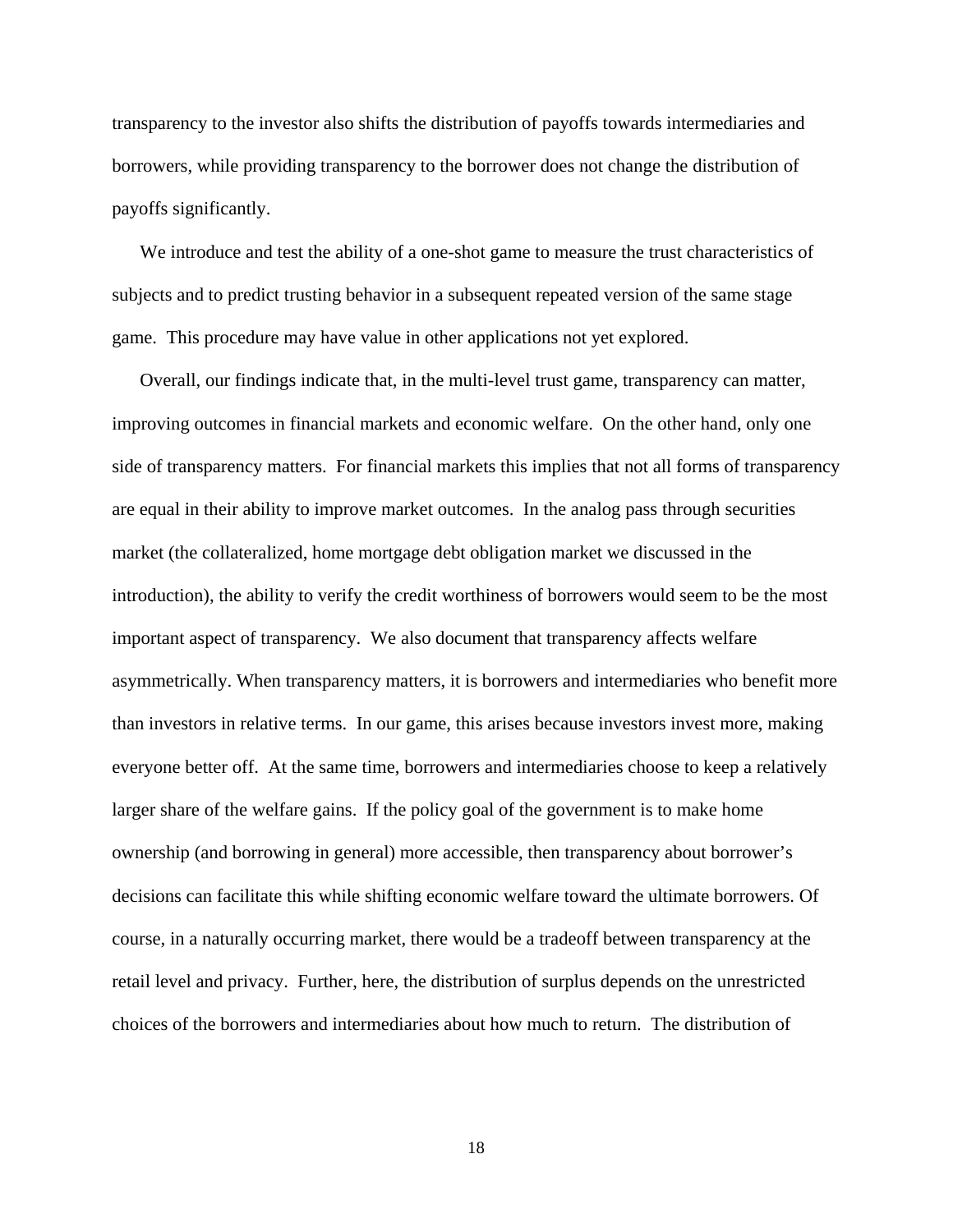welfare gains in naturally occurring markets may depend on the relative bargaining powers of the agents involved in the transactions.

There are several obvious extensions to our research. First, the trust relationship may involve even higher orders and our game would be easy to generalize to three or more levels. We suspect that in situations beyond two layers of trust transparency would matter most to those who are at an informational disadvantage (i.e., investors).<sup>14</sup> Second, trust may be circular instead of linear as we have in our game. It would be simple to design a game where either the borrower gave back money both to the investor and intermediary or, alternatively to the investor with the investor paying the intermediary (as in Sheremeta and Zhang, 2009). Second, transparency here is in terms of actions. Transparency with respect to entire strategies may have different effects. Finally, calls for reform often include reporting standards and oversight bodies. One could easily add a monitoring agent to replace direct transparency in our setup. One could also report prior aggregate outcomes (as in the original Berg, Dickhaut and McCabe, 1995, paper) or current aggregate information. Of course, all may interact with transparency and help us inform policy with respect to transparency, reporting and oversight in financial markets.

<sup>&</sup>lt;sup>14</sup> In multi level trust games, investors trigger multi-party transactions without any knowledge of others' trust or trustworthiness, while up-stream parties such as intermediaries and borrowers can infer others' trust or trustworthiness from the amount sent or returned. Thus, investors are at a relative informational disadvantage without up-stream transparency. Down-stream transparency exacerbates the disadvantage, while up-stream transparency tempers it. Without it we expect to see investment, the catalyst for economic efficiency, to dry up.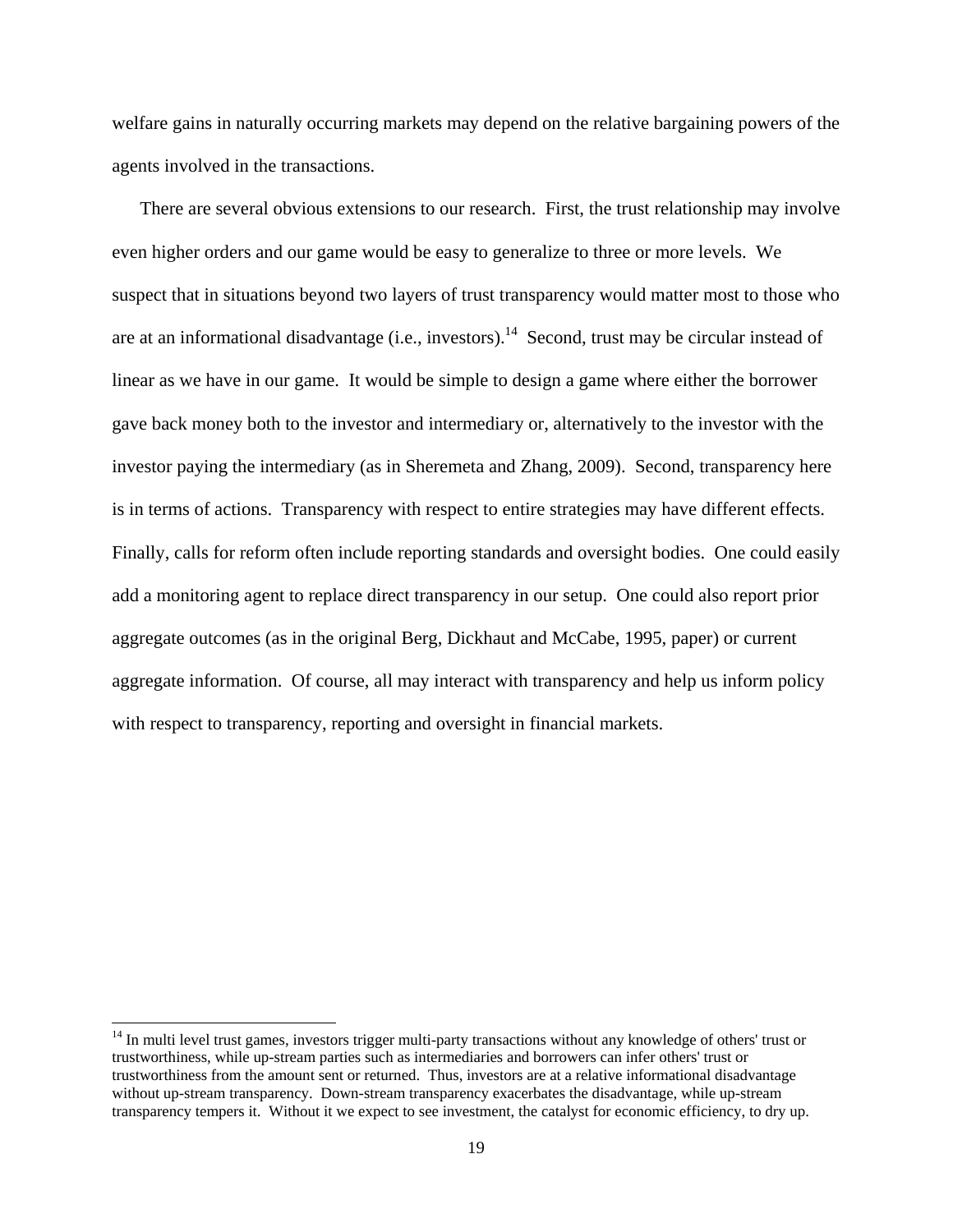#### **References**

- Berg, J., Dickhaut, J., and McCabe., K. 1995, Trust, Reciprocity, and Social History, *Games and Economic Behavior* 10, 122-142.
- Buchner, S., Gonzalez, L.G., Guth, W., and Levati, M.V., 2004, Incentive Contracts versus Trust in Three-player Ultimatum Games: An Experimental Study, *European Journal of Political Economy* 20, 673-694.
- Burnham,.T., K. McCabe and V. Smith, 2000, Friend-or-Foe Intentionality Priming in an Extensive Form Trust Game, *Journal of Economic Behavior and Organization* 43, 57-73.
- Cason, T.N., and Plott, C.R., 2005, Forced Information Disclosure and the Fallacy of Transparency in Markets, *Economic Inquiry* 43, 699-714.
- Dickhaut, J. McCabe, K., Lunawat, R., Hubbard, J. 2008, Trust, Reciprocity, And Interpersonal History: Fool Me Once, Shame on You, Fool Me Twice, Shame on Me. Working Paper.
- Dufwenberg, M., Gneezy, U., Güth, W., Van Demme, E., 2001, Direct versus Indirect Reciprocity: An Experiment, *Homo Economicus* 18, 19-30.
- Fama, E.F., and MacBeth, J.D., 1973, Risk, Return, and Equilibrium: Empirical Tests, *Journal of Political Economy* 81(3), 607-36.
- Greiner, B., and Levati, V.M., 2005, Indirect Reciprocity in Cyclical Networks: An Experimental Study. *Journal of Economic Psychology* 26, 711-731.
- Guth, W., Konigstein, M., Marchand, N., and Nehring, K., 2001, Trust and Reciprocity in the Investment Game with Indirect Reward, *Homo Economicus* 18, 241–262.
- Houser, D., 2003, Classification of Types for Dynamic Decision Makers, In L. Nadel, ed. Encyclopedia of Cognitive Science, vol. 1, 1020-1026 (London: Nature Publishing Group).
- Mago, S.D., Savikhin, A.C., & Sheremeta, R.M., 2012, Facing Your Opponents: Social Identification and Information Feedback in Contests, ESI Working Paper.
- Noussair, C., and Porter, D., 1992, Allocating Priority with Auctions: An Experimental Analysis, *Journal of Economic Behavior and Organization*, 19, 169-195.
- Nowak, M.A., and Sigmund, K., 1998, The Dynamics of Indirect Reciprocity, *Journal of Theoretical Biology* 194, 561–574.
- Obama, B., 2010, Letter to G-20, June 16, 2010, Accessed on 9/30/2010 at: http://www.whitehouse.gov/sites/default/files/rss\_viewer/president\_obama\_letter\_to\_g-20\_061610.pdf
- Rapoport, A., Stein, W. E., Parco, J. E., and Nicholas, T. E., 2003, Equilibrium Play and Adaptive Learning in a Three-player Centipede Game, *Games and Economic Behavior* 43, 239–65.
- Rigdon, M., K. McCabe and V. Smith, 2007, Sustaining Cooperation in Trust Games, *Economic Journal* 117, 991-1007.
- Roth, A.E., 1987, Bargaining Phenomena and Bargaining Theory. In Roth, A. E., (ed.), Laboratory Experimentation in Economics, Cambridge, U.K.: Cambridge University Press, pp. 14-41.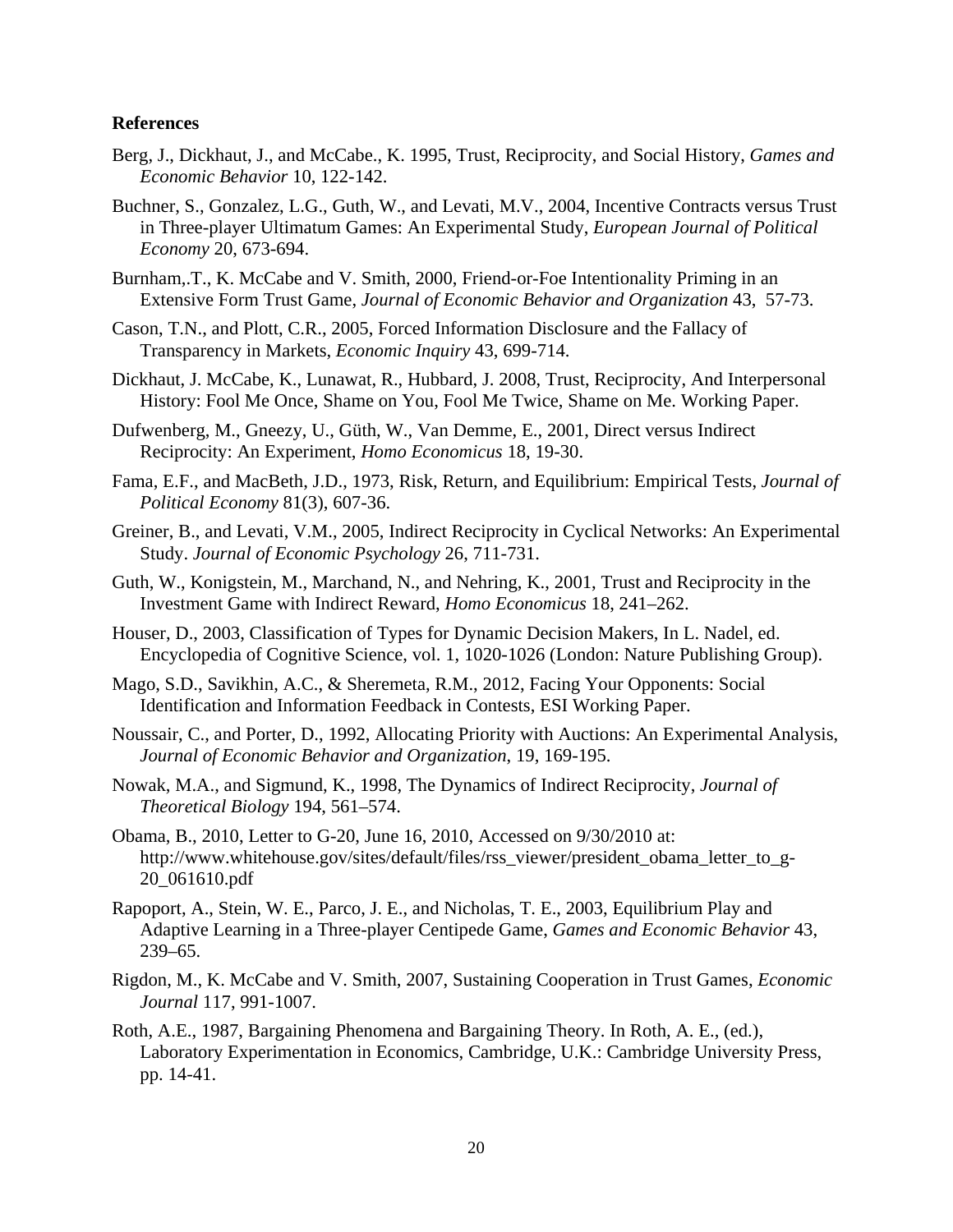- Seinen, I., and Schram, A., 2006, Social Status and Group Norms: Indirect Reciprocity in a Repeated Helping Experiment, *European Economic Review* 50, 581-602.
- Sheremeta, R.M., & Zhang, J. 2009, Three-Player Trust Game with Insider Communication, ESI Working Paper.
- Sheremeta, R.M., 2010, Expenditures and Information Disclosure in Two-Stage Political Contests, *Journal of Conflict Resolution* 54, 771-798.
- Smith, V.L., 1991, Papers in Experimental Economics, New York: Cambridge University Press.
- Wedekind, C., and Milinski, M., 2000, Cooperation Through Image Scoring in Humans, *Science* 288, 850–852.
- Wichman, H., 1972, Effects of Isolation and Communication on Cooperation in a Two-player Game, In L. S. Wrightsman, J. O'Connor, and N. J. Baker (Eds.), Cooperation and Competition: Readings on Mixed-Motive Games, 197-206. (Belmont, CA: Brooks/Cole Publishing Company).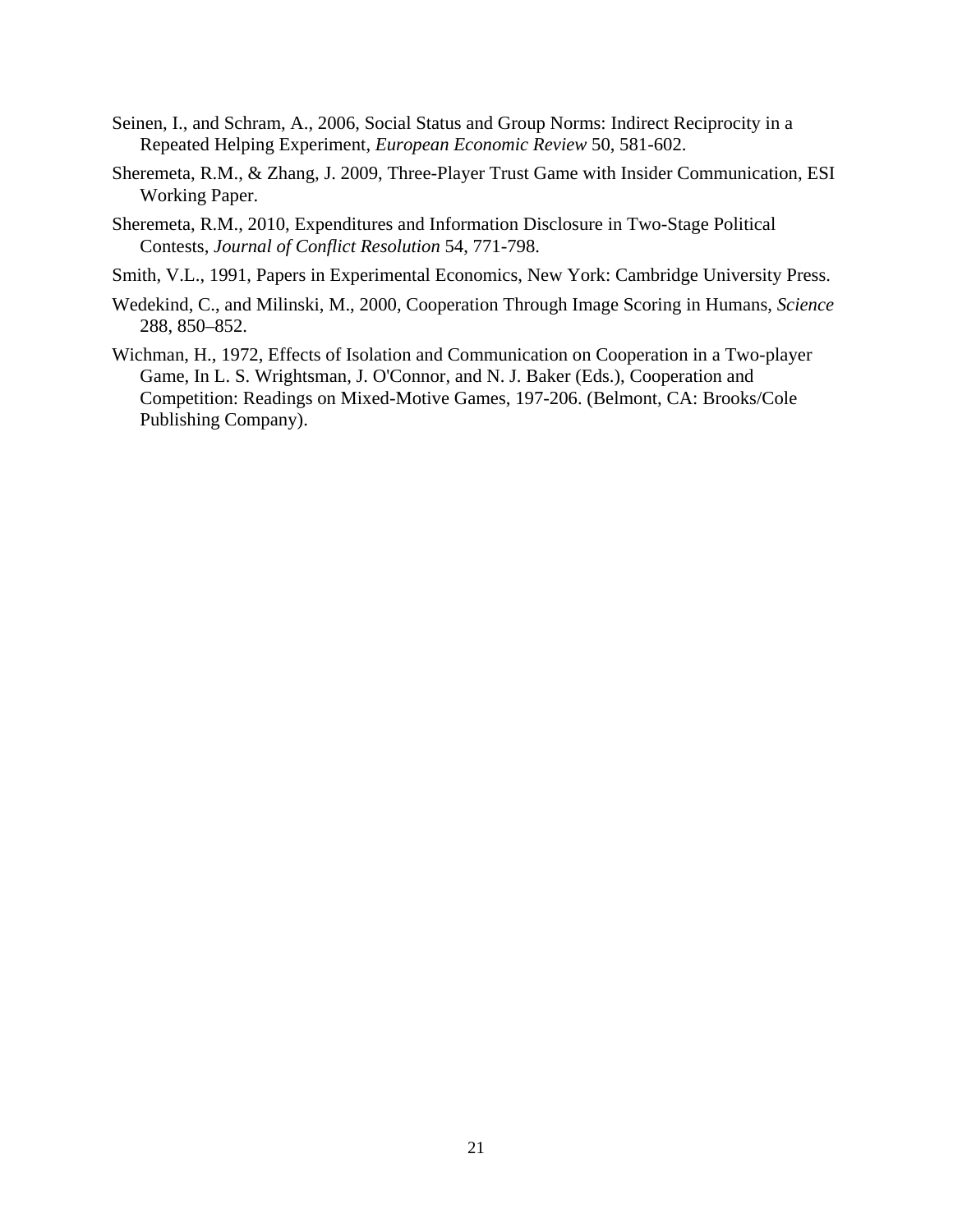# **Tables and Figures**

| <b>Table 1: Summary of Treatments</b> |                           |             |  |  |  |  |  |
|---------------------------------------|---------------------------|-------------|--|--|--|--|--|
| Number<br><b>Transparency About</b>   |                           |             |  |  |  |  |  |
| Treatment                             | Transactions of:          | of Subjects |  |  |  |  |  |
| $No-T$                                | None                      | 48          |  |  |  |  |  |
| Borrower-T                            | Borrower and Intermediary | 48          |  |  |  |  |  |
| Investor-T                            | Investor and Intermediary | 48          |  |  |  |  |  |
| Investor-Borrower-T                   | All Players               | 48          |  |  |  |  |  |

| Treatment                                                                  | $No-T$ | rabic $\mathbf{r}$ , inverage biamones by | Borrower-T |        | Investor-T |        | Investor-<br>Borrower-T |        |  |
|----------------------------------------------------------------------------|--------|-------------------------------------------|------------|--------|------------|--------|-------------------------|--------|--|
| Panel A: Amounts Sent and Returned in the One-Shot Game                    |        |                                           |            |        |            |        |                         |        |  |
| <b>Investor Amount Sent</b>                                                | 7.6    | (2.5)                                     | 6.9        | (2.0)  | 7.0        | (2.4)  | 6.9                     | (1.7)  |  |
| <b>Intermediary Amount Sent</b>                                            | 16.5   | (8.0)                                     | 14.1       | (8.5)  | 11.6       | (6.8)  | 12.9                    | (5.9)  |  |
| <b>Borrower Amount Returned</b>                                            | 11.3   | (13.5)                                    | 11.8       | (17.3) | 8.1        | (9.0)  | 9.6                     | (10.9) |  |
| <b>Intermediary Amount Returned</b>                                        | 5.1    | (6.5)                                     | 5.0        | (9.0)  | 2.8        | (4.7)  | 3.9                     | (4.6)  |  |
| Efficiency                                                                 | 0.65   | (0.22)                                    | 0.58       | (0.22) | 0.52       | (0.19) | 0.55                    | (0.15) |  |
| Panel B: Amounts Sent and Returned in the Repeated Game (Periods 1-5)      |        |                                           |            |        |            |        |                         |        |  |
| <b>Investor Amount Sent</b>                                                | 5.8    | (4.1)                                     | 6.8        | (3.4)  | 6.0        | (3.8)  | 6.6                     | (3.2)  |  |
| <b>Intermediary Sent</b>                                                   | 11.0   | (11.2)                                    | 12.5       | (11.7) | 9.9        | (9.3)  | 11.3                    | (9.7)  |  |
| <b>Borrower Amount Returned</b>                                            | 15.2   | (19.9)                                    | 17.8       | (21.9) | 13.8       | (18.1) | 16.1                    | (17.9) |  |
| <b>Intermediary Amount Returned</b>                                        | 8.7    | (9.4)                                     | 10.0       | (10.3) | 7.0        | (9.1)  | 9.9                     | (9.1)  |  |
| Efficiency                                                                 | 0.48   | (0.33)                                    | 0.54       | (0.31) | 0.46       | (0.27) | 0.51                    | (0.27) |  |
| Panel C: Amounts Sent and Returned in the Repeated Game (Periods 6-10)     |        |                                           |            |        |            |        |                         |        |  |
| <b>Investor Amount Sent</b>                                                | 5.7    | (4.4)                                     | 7.0        | (4.1)  | 4.3        | (4.3)  | 6.8                     | (3.9)  |  |
| <b>Intermediary Amount Sent</b>                                            | 11.0   | (12.0)                                    | 11.9       | (13.0) | 8.5        | (11.1) | 12.6                    | (11.7) |  |
| <b>Borrower Amount Returned</b>                                            | 14.4   | (22.0)                                    | 18.7       | (25.7) | 13.9       | (21.5) | 19.4                    | (22.4) |  |
| <b>Intermediary Amount Returned</b>                                        | 7.3    | (8.8)                                     | 10.3       | (11.1) | 6.4        | (9.9)  | 11.3                    | (11.0) |  |
| Efficiency                                                                 | 0.48   | (0.35)                                    | 0.53       | (0.35) | 0.39       | (0.33) | 0.54                    | (0.32) |  |
| Panel D: Average Payoff by Player Role in the Repeated Game (Periods 1-10) |        |                                           |            |        |            |        |                         |        |  |
| <b>Investor Payoff</b>                                                     | 12.3   | (6.5)                                     | 13.3       | (8.6)  | 11.6       | (7.4)  | 13.9                    | (8.0)  |  |
| <b>Intermediary Payoff</b>                                                 | 13.0   | (12.3)                                    | 16.6       | (12.6) | 13.4       | (11.6) | 15.2                    | (8.9)  |  |
| <b>Borrower Payoff</b>                                                     | 18.3   | (19.7)                                    | 18.4       | (18.8) | 13.6       | (14.8) | 18.0                    | (15.1) |  |

### **Table 2: Average Statistics by Treatment**

Standard deviations in parentheses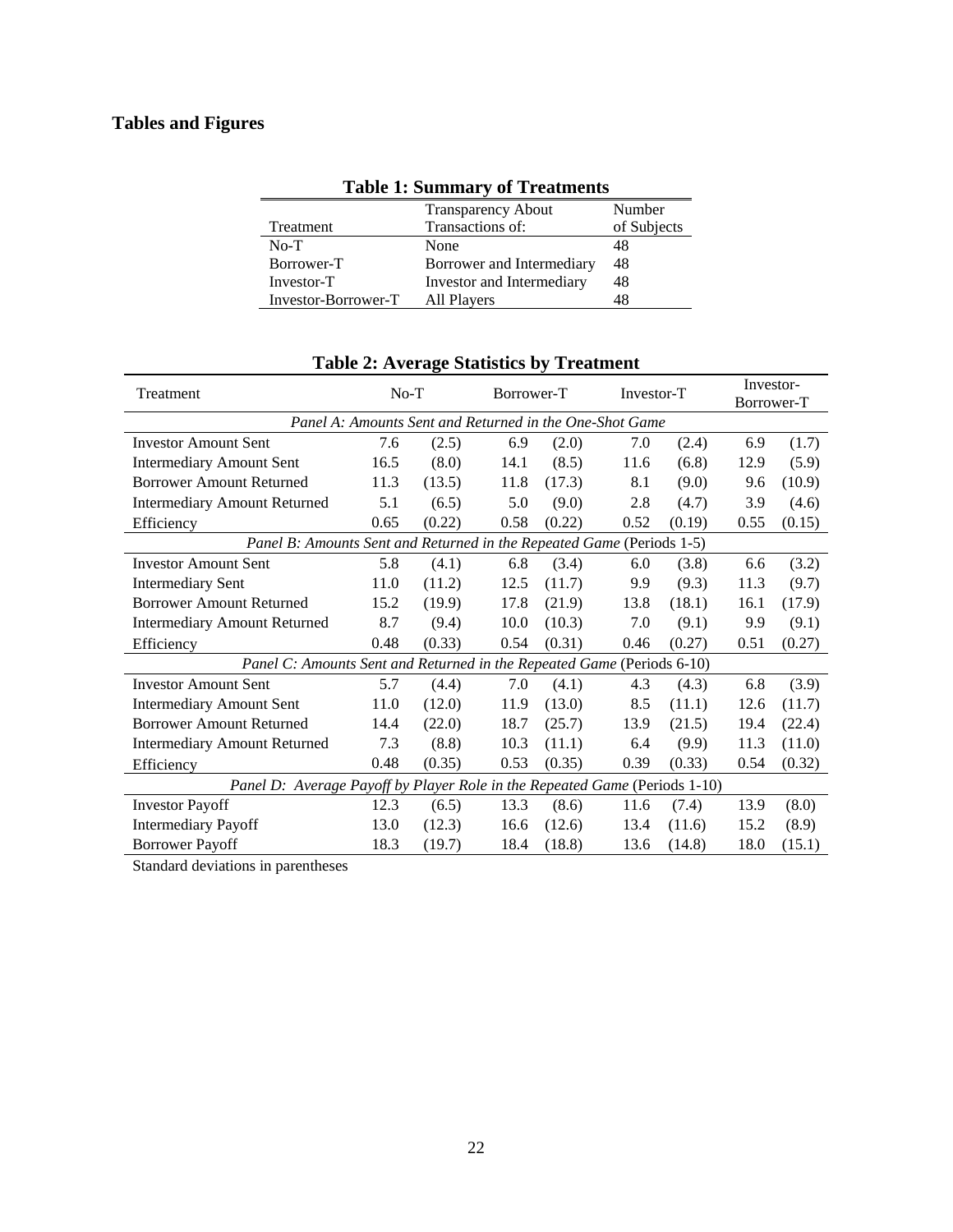| Regression          | $\left(1\right)$ | (2)        | 3)           | (4)             | (5)        | (6)                | 7          |  |  |
|---------------------|------------------|------------|--------------|-----------------|------------|--------------------|------------|--|--|
|                     |                  |            | Payoff to    |                 |            | Share of Payoff to |            |  |  |
| Variables           | Efficiency       | Investor   | Intermediary | <b>Borrower</b> | Investor   | Intermediary       | Borrower   |  |  |
| Borrower-T          | $-0.023$         | 0.937      | $-0.250$     | $-2.562$        | 0.020      | 0.000              | $-0.020$   |  |  |
|                     | (0.055)          | (1.367)    | (2.167)      | (4.071)         | (0.024)    | (0.045)            | (0.050)    |  |  |
| Investor-T          | $-0.086$         | $-1.375$   | 1.062        | $-6.562$        | $-0.002$   | 0.062              | $-0.060$   |  |  |
|                     | (0.055)          | (1.367)    | (2.167)      | (4.071)         | (0.024)    | (0.045)            | (0.050)    |  |  |
| Constant            | $0.577***$       | $7.281***$ | 13.188***    | 35.656***       | $0.137***$ | $0.252***$         | $0.612***$ |  |  |
|                     | (0.048)          | (1.184)    | (1.877)      | (3.526)         | (0.021)    | (0.039)            | (0.043)    |  |  |
| <b>Observations</b> | 64               | 64         | 64           | 64              | 64         | 64                 | 64         |  |  |
| R-squared           | 0.041            | 0.023      | 0.004        | 0.045           | 0.011      | 0.031              | 0.026      |  |  |

**Table 3: Efficiency, Payoffs and Distribution of Payoffs in the One-Shot Game** 

\*\*\* p<0.01, \*\* p<0.05, \* p<0.1.

Robust standard errors in parentheses. Regressions (2)-(4) and (5)-(7) are estimated using simultaneous equation estimation procedures to control for endogenous regressors.

**Table 4: Regression of Amounts Sent and Returned in the One-Shot Game** 

| Regression   |          | 2)        | (3)            | (4)            |
|--------------|----------|-----------|----------------|----------------|
| Variables    | S1       | S2        | R <sub>3</sub> | R <sub>2</sub> |
| Borrower-T   | $-0.406$ | $-0.531$  | 0.969          | 0.531          |
|              | (0.536)  | (1.807)   | (3.169)        | (1.565)        |
| Investor-T   | $-0.344$ | $-3.094*$ | $-2.719$       | $-1.719$       |
|              | (0.536)  | (1.807)   | (3.169)        | (1.565)        |
| Constant     | 7.484*** | 15.578*** | 11.078***      | 4.766***       |
|              | (0.464)  | (1.565)   | (2.744)        | (1.356)        |
| Observations | 64       | 64        | 64             | 64             |
| R-squared    | 0.015    | 0.045     | 0.013          | 0.020          |

\*\*\* p<0.01, \*\* p<0.05, \* p<0.1.

Robust standard errors in parentheses. Regressions (1)-(4) are estimated using

simultaneous equation estimation procedures to control for endogenous regressors.

|  | Table 5: Efficiency, Payoffs and Distribution of Payoffs in the Repeated Game |  |  |  |  |  |  |
|--|-------------------------------------------------------------------------------|--|--|--|--|--|--|
|  |                                                                               |  |  |  |  |  |  |

| - JJ<br>$\sim$ , $\sim$ $\sim$ $\sim$ |                  |            |              |                 |             |                    |                 |
|---------------------------------------|------------------|------------|--------------|-----------------|-------------|--------------------|-----------------|
| Regression                            | $\left(1\right)$ | (2)        | (3)          | (4)             | (5)         | (6)                | (7)             |
|                                       |                  |            | Payoff to    |                 |             | Share of Payoff to |                 |
| Variables                             | Efficiency       | Investor   | Intermediary | <b>Borrower</b> | Investor    | Intermediary       | <b>Borrower</b> |
| Borrower-T                            | $0.086***$       | $1.690***$ | $2.723***$   | $2.435*$        | $-0.093***$ | $0.063***$         | $0.030*$        |
|                                       | (0.028)          | (0.605)    | (0.901)      | (1.358)         | (0.024)     | (0.015)            | (0.018)         |
| Investor-T                            | $-0.027$         | $-0.040$   | $-0.395$     | $-1.975$        | $-0.005$    | 0.012              | $-0.007$        |
|                                       | (0.029)          | (0.607)    | (0.902)      | (1.376)         | (0.024)     | (0.015)            | (0.018)         |
| <b>Inverse Period</b>                 | 0.095            | $-4.342*$  | $-0.388$     | $12.301**$      | $-0.501***$ | $0.123*$           | $0.378***$      |
|                                       | (0.115)          | (2.463)    | (3.677)      | (5.527)         | (0.098)     | (0.063)            | (0.072)         |
| Constant                              | $0.314***$       | 12.910***  | 14.423***    | 11.805***       | $0.573***$  | $0.232***$         | $0.195***$      |
|                                       | (0.050)          | (0.803)    | (1.216)      | (2.101)         | (0.029)     | (0.018)            | (0.021)         |
| Observations                          | 640              | 640        | 640          | 640             | 640         | 640                | 640             |
| R-squared                             | 0.023            | 0.017      | 0.021        | 0.024           | 0.060       | 0.032              | 0.046           |

\*\*\* p<0.01, \*\* p<0.05, \* p<0.1.

Robust standard errors in parentheses. Regressions (2)-(4) and (5)-(7) are estimated using simultaneous equation estimation procedures to control for endogenous regressors.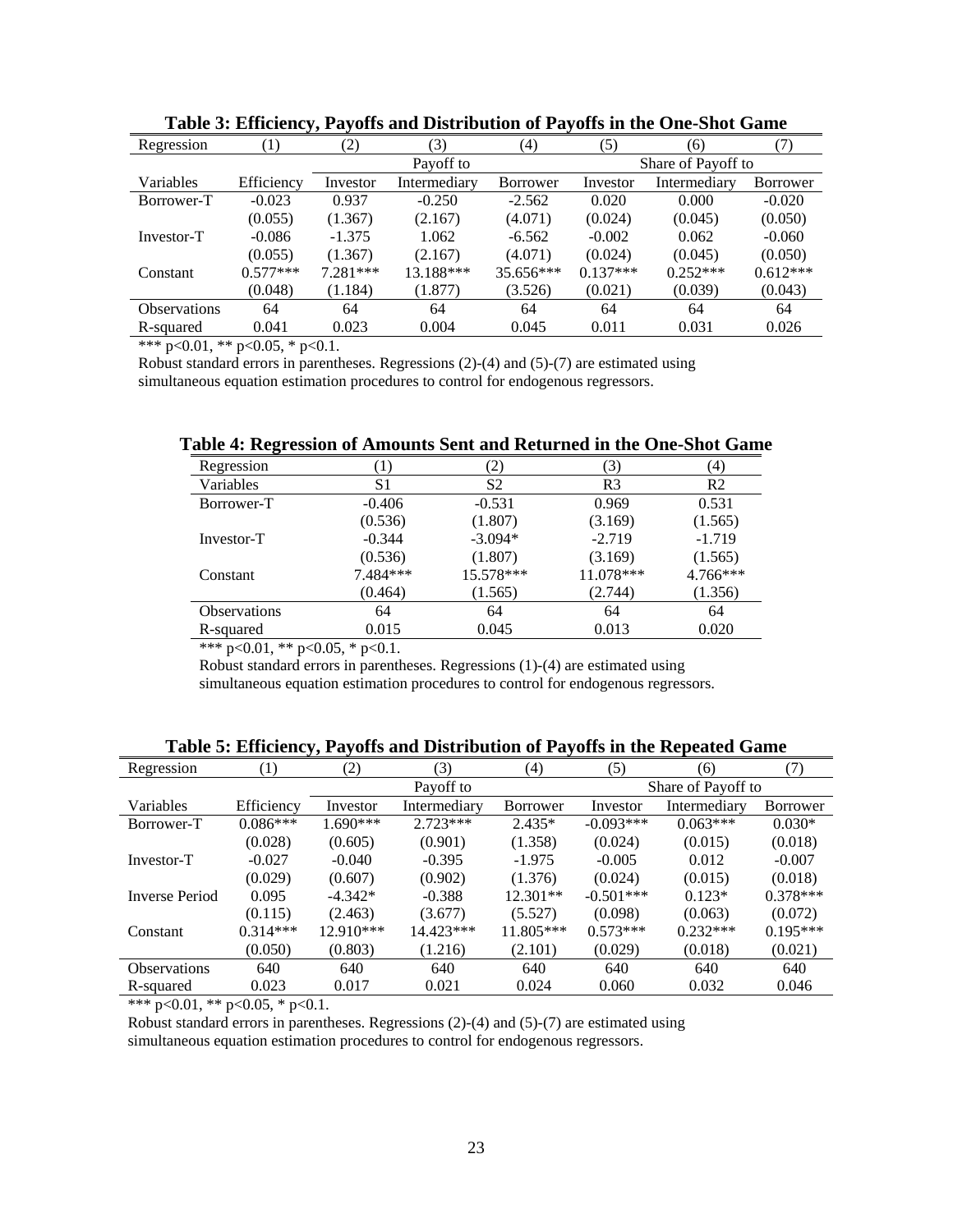| Regression                     | (1)            | (2)                                 | (3)            | (4)         |
|--------------------------------|----------------|-------------------------------------|----------------|-------------|
| Variables                      | S <sub>1</sub> | S <sub>2</sub>                      | R <sub>3</sub> | R2          |
| Borrower-T                     | 0.928***       | $-0.207$                            | 0.460          | 0.363       |
|                                | (0.323)        | (0.493)                             | (0.699)        | (0.298)     |
| Investor-T                     | $-0.145$       | $-0.108$                            | 1.601          | 0.284       |
|                                | (0.245)        | (0.493)                             | (1.186)        | (0.294)     |
| <b>Inverse Period</b>          | 2.574          | 7.129**                             | 7.295          | 3.490*      |
|                                | (1.630)        | (3.236)                             | (4.668)        | (1.969)     |
| IType                          | $0.124**$      | $0.112***$                          | $0.075**$      | $0.083***$  |
|                                | (0.060)        | (0.034)                             | (0.029)        | (0.024)     |
|                                |                | Current Period's Observable Choices |                |             |
| S <sub>1</sub>                 |                | $1.419***$                          |                | $0.826***$  |
|                                |                | (0.082)                             |                | (0.061)     |
| S <sub>2</sub>                 |                |                                     | $1.331***$     | $-0.327***$ |
|                                |                |                                     | (0.053)        | (0.036)     |
| R <sub>3</sub>                 |                |                                     |                | $0.451***$  |
|                                |                |                                     |                | (0.018)     |
| S <sub>1</sub> V <sub>is</sub> |                |                                     | $-0.019$       |             |
|                                |                |                                     | (0.192)        |             |
|                                |                | Prior Period's Observable Choices   |                |             |
| LagS1                          | $0.354***$     | $-0.310**$                          |                | $-0.431***$ |
|                                | (0.052)        | (0.122)                             |                | (0.074)     |
| Lag <sub>S2</sub>              |                | $-0.174**$                          | $-0.289***$    | $0.181***$  |
|                                |                | (0.069)                             | (0.082)        | (0.042)     |
| LagR3                          |                | $0.456***$                          | $0.393***$     | $-0.272***$ |
|                                |                | (0.045)                             | (0.051)        | (0.030)     |
| LagR <sub>2</sub>              | $0.160***$     | $-0.147**$                          |                | $0.589***$  |
|                                | (0.023)        | (0.073)                             |                | (0.044)     |
| LagS1Vis                       |                |                                     | $-0.284$       |             |
|                                |                |                                     | (0.213)        |             |
| LagS2Vis                       | $-0.025$       |                                     |                |             |
|                                | (0.041)        |                                     |                |             |
| LagR3Vis                       | 0.004          |                                     |                |             |
|                                | (0.024)        |                                     |                |             |
| LagR2Vis                       |                |                                     | 0.107          |             |
|                                |                |                                     | (0.090)        |             |
| Constant                       | 0.748          | $-2.529***$                         | $-4.054***$    | $-1.362***$ |
|                                | (0.560)        | (0.945)                             | (1.096)        | (0.485)     |
| Observations                   | 576            | 576                                 | 576            | 576         |
| R-squared                      | 0.483          | 0.750                               | 0.859          | 0.884       |

**Table 6: Regression of Amounts Sent and Returned in the Repeated Game** 

\*\*\* p<0.01, \*\* p<0.05, \* p<0.1.

Robust standard errors in parentheses. Regressions (1)-(4) are estimated using simultaneous equation estimation procedures to control for endogenous regressors.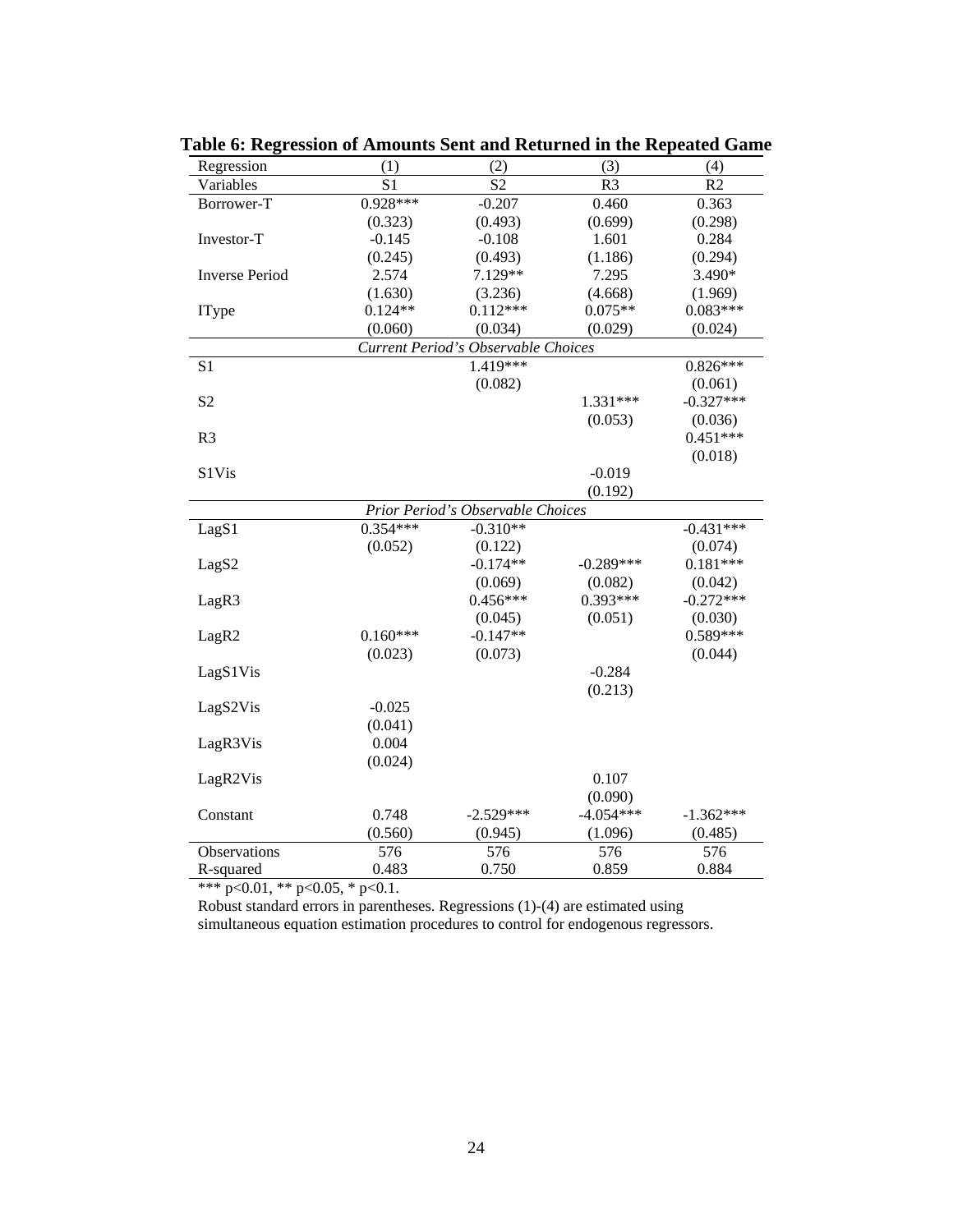

**Figure 1: Three-Player Trust Game Screen Shot from the Experiment** 



**Figure 2: Time Series of Efficiency in the Repeated Game**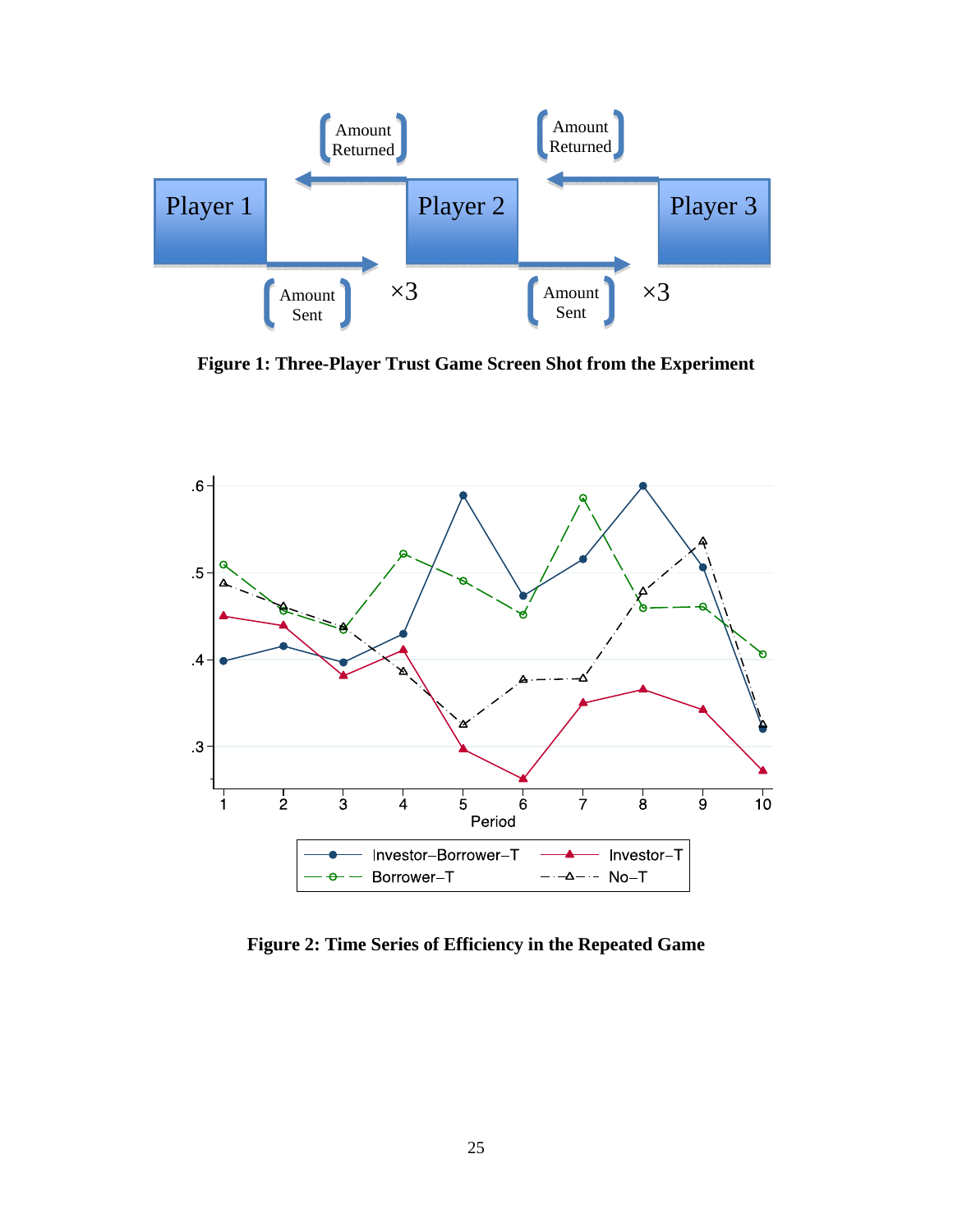#### **Appendi ix**

#### INSTRUC CTIONS (*Exam mple of the No-T Transparency Treatment*)

This is an experiment in the economics of decision-making. Various research agencies have provided funds for this research. The currency used in the experiment is experimental dollars, and they will be converted to U.S. Dollars at a rate of  $\geq$  experimental dollars to  $\perp$  dollar. At the end of experiment your earnings will be paid to you in private and in cash. It is very important that you remain silent and do not look at other people's work. If you have any questions, or need assistance of any kind, please raise your hand and an experimenter will come to you. If you talk, laugh, exclaim out loud, etc., you will be asked to leave and you will not be paid. We expect and appreciate your cooperation.

The 24 participants in today's experiment will be randomly assigned into 8 three-player groups. In addition to the group assignment each participant will also be randomly assigned to a specific type in the group, designated as Player 1, Player 2, or Player 3. You and the other two participants in your group will make choices that will determine your payoffs. The experiment consists of four decision stages. group assignment each participant will also be randomly assigned to a specific type in the group, designated as<br>Player 1, Player 2, or Player 3. You and the other two participants in your group will make choices that will<br>

1 is multiplied by 3. In stage 2, Player 2 decides how many dollars to send to Player 3. The amount sent by Player 2 is multiplied by 3. In stage 3, Player 3 decides how many dollars to send back to Player 2. Finally, in stage 4, Player 2 decides how many dollars to send back to Player 1. Not all amounts are visible to all Players as shown in the following diagram:



Next we describe in details the decisions made by all players in each stage of the experiment. Stage 1: Player 1 receives \$10 and then decides how many dollars to send to Player 2 (any integer between 0 and 10). Player 1 enters the amount sent to Player 2 in the box labeled "The amount sent by Player 1" below. The amount sent by Player 1 is multiplied by 3. Any amount that is not sent is automatically allocated to Player 1's account.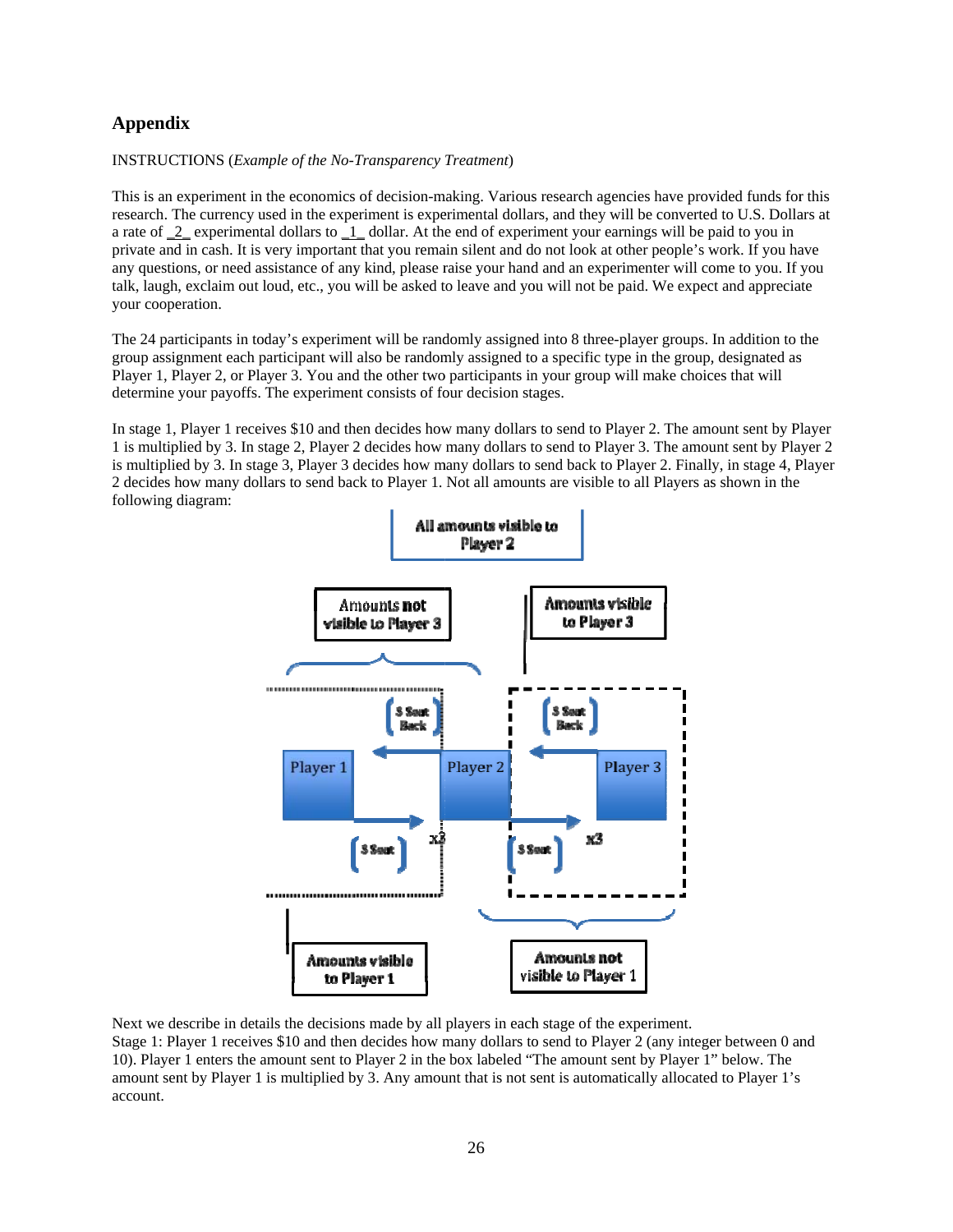After making this decision, Player 1 will only learn the decision made Player 2 in stage 4. However, Player 1 will not learn the decisions made by Player 2 in stage 2 and Player 3 in stage 3.



Decision Screen for Player 1 in Stage 1

Stage 2: After learning the amount sent by Player 1 in stage 1, Player 2 decides how many dollars to send to Player 3 (any integer between 0 and the amount available in Player 2's account at that time). Player 2 enters the amount sent to Player 3 in the box labeled "The amount sent by Player 2" below. The amount sent by Player 2 is multiplied by 3. Any amount that is not sent is automatically allocated to Player 2's account.

Player 2 will learn all the decisions made by all players in all stages.



Decision Screen for Player 2 in Stage 2

Stage 3: After learning the amount sent by Player 2 in stage 2, Player 3 decides how many dollars to send back to Player 2 (any integer between 0 and the amount available in Player 3's account at that time). Player 3 enters the Player 2 (any integer between 0 and the amount available in Player 3's account at that time). Player 3 enters the<br>amount sent back to Player 2 in the box labeled "The amount sent back by Player 3" below. The amount send ba by Player 3 is NOT multiplied. Any amount that is not sent is automatically allocated to Player 3's account.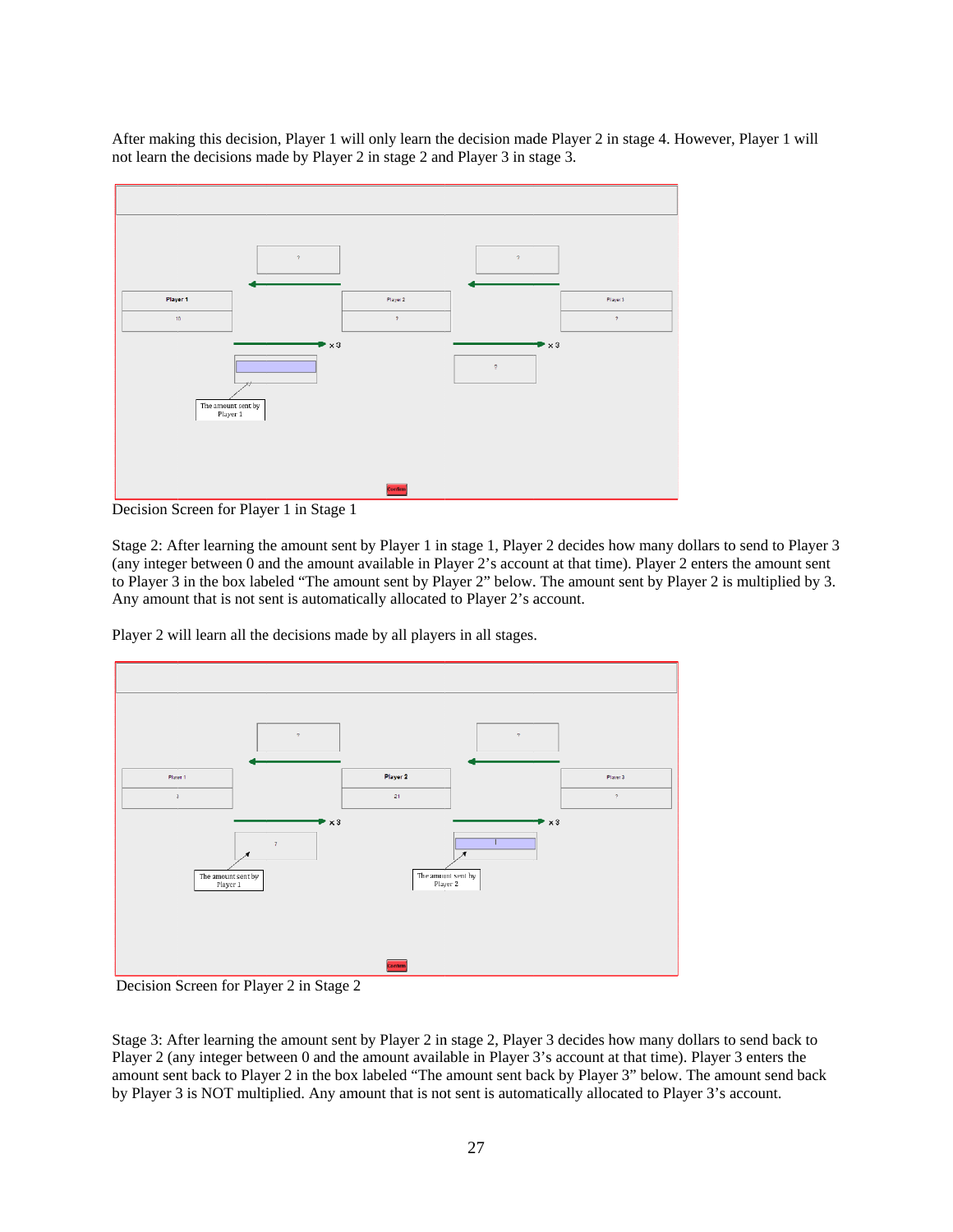Before making this decision, Player 3 will only learn the decision made by Player 2 in stage 2. However, Player 3 will not learn the decisions made by Player 1 in stage 1 and Player 2 in stage 4.



Decision Screen for Player 3 in Stage 3

Stage 4: After learning the amount sent back by Player 3 in stage 3, Player 2 decides how many dollars to send back to Player 1 (any integer between 0 and the amount available in Player 2's account at that time). Player 2 enters the amount sent back to Player 1 in the box labeled "The amount sent back by Player 2" below. The amount send back by Player 2 is NOT multiplied. Any amount that is not sent is automatically allocated to Player 2's account.



Decision Screen for Player 2 in Stage 4

Finally, at the end of the Stage 4 the total earnings are reported to each person. Please record the decisions and your earnings on your record sheet under the appropriate heading.

#### SUMMAR RY

The computer will assign you and two other participants to a three-player group, consisting of Player 1, Player 2, and Player 3. In stage 1, Player 1 receives \$10 and then decides how many dollars to send to Player 2. The amount sent by Player 1 is multiplied by 3. In stage 2, Player 2 decides how many dollars to send to Player 3. The amount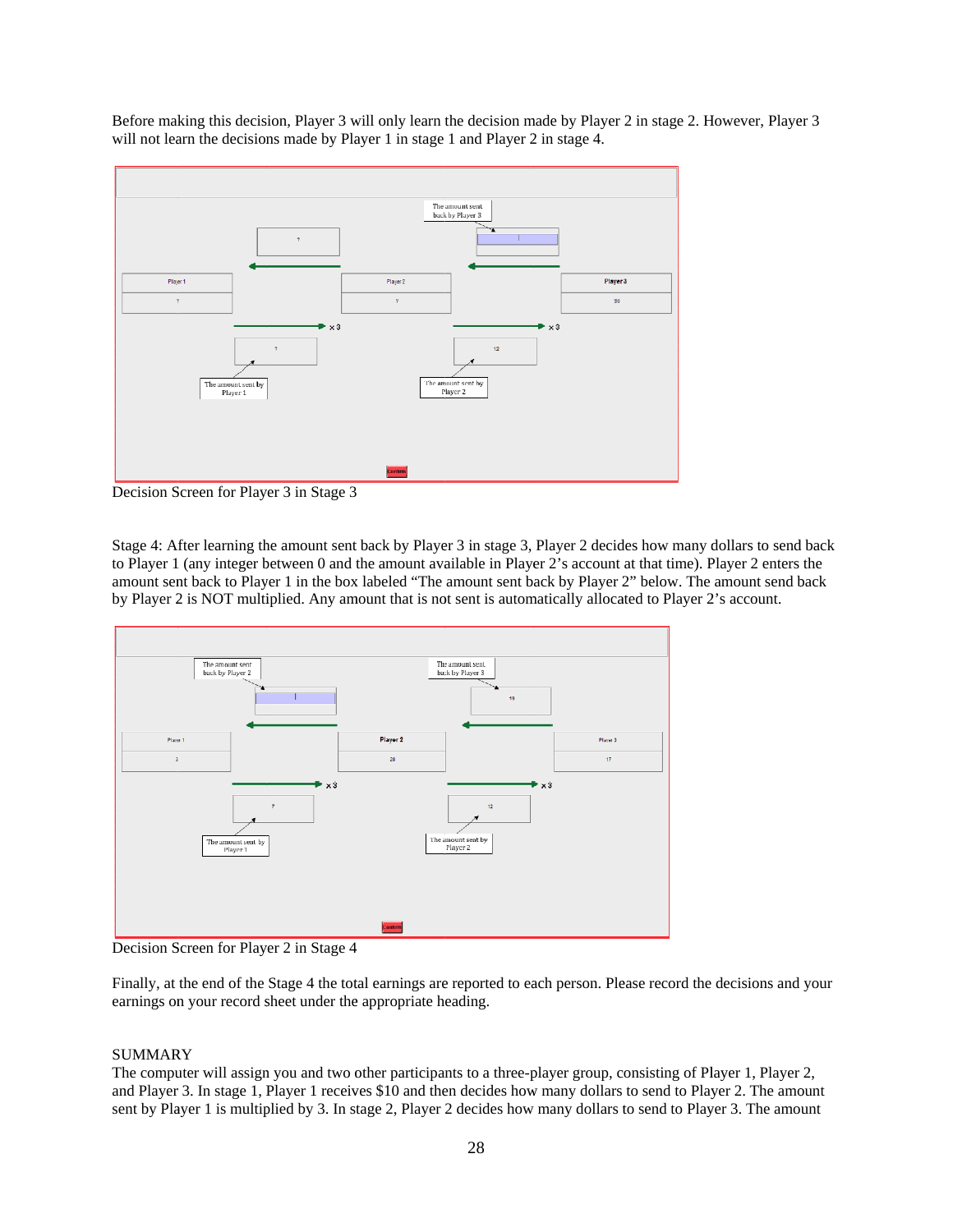sent by Player 2 is multiplied by 3. In stage 3, Player 3 decides how many dollars to send back to Player 2. Finally, in stage 4, Player 2 decides how many dollars to send back to Player 1.

After making the first decision, Player 1 will only learn the decision made Player 2 in stage 4. However, Player 1 will not learn the decisions made by Player 2 in stage 2 and Player 3 in stage 3. Player 2 will learn all the decisions made by all players in all stages. Before making a decision, Player 3 will only learn the decision made by Player 2 in stage 2. However, Player 3 will not learn the decisions made by Player 1 in stage 1 and Player 2 in stage 4.

At the end of Stage 4 the total earnings are reported to each person. This experiment is now over and your earnings will be part of the total you will be paid.

#### EXAMPLE

Consider a hypothetical example: Stage 1: Player 1 sends \$7 to Player 2 Stage 2: Player 2 sends \$12 to Player 3 Stage 3: Player 3 sends back \$19 to Player 2 Stage 4: Player 2 sends back \$16 to Player 1

In stage 1, Player 1 sends \$7 to Player 2 and keeps \$3 (\$10-\$7=\$3). The amount received by Player 2 is \$21  $($7 \times 3 = $21)$ . At the end of stage 1, Player 2 learns the decision made by Player 1.

In stage 2, Player 2 sends \$12 to Player 3 and keeps \$9 (\$21-\$12=\$9). The amount received by Player 3 is \$36 (\$12×3=\$36). At the end of stage 2, Player 3 learns the decision made by Player 2.

In stage 3, Player 3 sends back \$19 to Player 2 and keeps \$17 (\$36-\$19=\$17). The amount received by Player 2 is \$19. However, Player 2 also has an additional \$9 which was kept in stage 2, for a total of \$28 (\$19+\$9=\$28). At the end of stage 3, Player 2 learns the decision made by Player 3.

In stage 4, Player 2 sends back \$16 to Player 1 and keeps \$12 (\$28-\$16=\$12). However, Player 1 also has an additional \$3 which was kept in stage 1, for a total of \$19 (\$16+\$3=\$19). At the end of stage 4, Player 1 learns the decision made by Player 2.

As the result, the total earnings for each player are: Player 1 earns \$19 Player 2 earns \$12 Player 3 earns \$17

QUIZ #1 A hypothetical example: Stage 1: Player 1 sends \$2 to Player 2 Stage 2: Player 2 sends \$0 to Player 3 Stage 3: Player 3 sends back \$0 to Player 2 Stage 4: Player 2 sends back \$0 to Player 1

What are the total earnings for each player? Player 1 earns ? Player 2 earns \_\_\_\_\_ Player 3 earns \_\_\_\_?

QUIZ #2 A hypothetical example: Stage 1: Player 1 sends \$9 to Player 2 Stage 2: Player 2 sends \$25 to Player 3 Stage 3: Player 3 sends back \$50 to Player 2 Stage 4: Player 2 sends back \$15 to Player 1